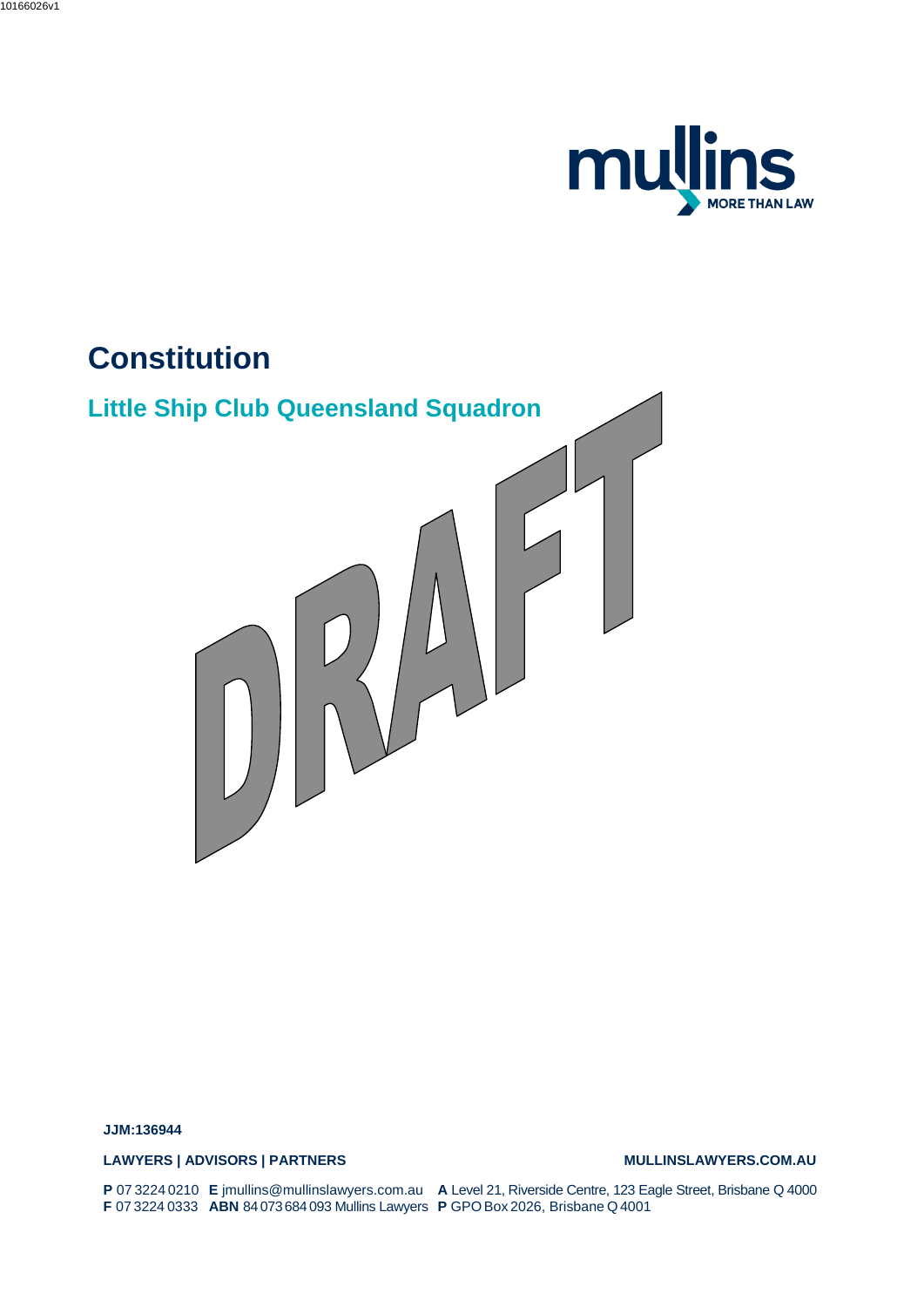|                | <b>TABLE OF CONTENTS</b>                         |                |
|----------------|--------------------------------------------------|----------------|
| 1              | <b>PRELIMINARY</b>                               | 4              |
| $\mathbf{2}$   | <b>CONTRIBUTION BY MEMBERS</b>                   | 6              |
| 3              | <b>OBJECTS AND NAME</b>                          | 6              |
| 4              | <b>MEMBERSHIP</b>                                | $\overline{7}$ |
| 5              | <b>MEMBERSHIP CLASSES</b>                        | 8              |
| 6              | <b>MEMBERSHIP SUBSCRIPTIONS</b>                  | 12             |
| $\overline{7}$ | <b>REGISTER OF MEMBERSHIP</b>                    | 13             |
| 8              | <b>TERMINATION OR CESSATION OF MEMBERSHIP</b>    | 13             |
| 9              | <b>TEMPORARY IMMEDIATE SUSPENSION</b>            | 14             |
| 10             | <b>LIQUOR MATTERS</b>                            | 14             |
| 11             | <b>VISITORS</b>                                  | 15             |
| 12             | <b>DIRECTORS</b>                                 | 15             |
| 13             | <b>TRANSITIONAL PROVISIONS</b>                   | 23             |
| 14             | <b>PATRON</b>                                    | 23             |
| 15             | <b>MEETINGS</b>                                  | 23             |
| 16             | <b>FINANCIAL YEAR</b>                            | 26             |
| 17             | <b>MINUTES AND RECORDS</b>                       | 26             |
| 18             | <b>ACCOUNTS AND AUDITS</b>                       | 26             |
| 19             | <b>RESERVE POWER OF MEMBERS</b>                  | 28             |
| 20             | <b>SECRETARY</b>                                 | 28             |
| 21             | <b>SOLICITOR</b>                                 | 28             |
| 22             | <b>INDEMNITY AND INSURANCE</b>                   | 28             |
| 23             | <b>BY LAWS</b>                                   | 28             |
| 24             | <b>AMENDMENTS TO CONSTITUTION</b>                | 29             |
| 25             | <b>DISTRIBUTION OF PROFITS</b>                   | 29             |
| 26             | <b>WINDING UP</b>                                | 29             |
| 27             | <b>SECTIONS</b>                                  | 29             |
| 28             | <b>STANDING COMMITTEES AND AD-HOC COMMITTEES</b> | 30             |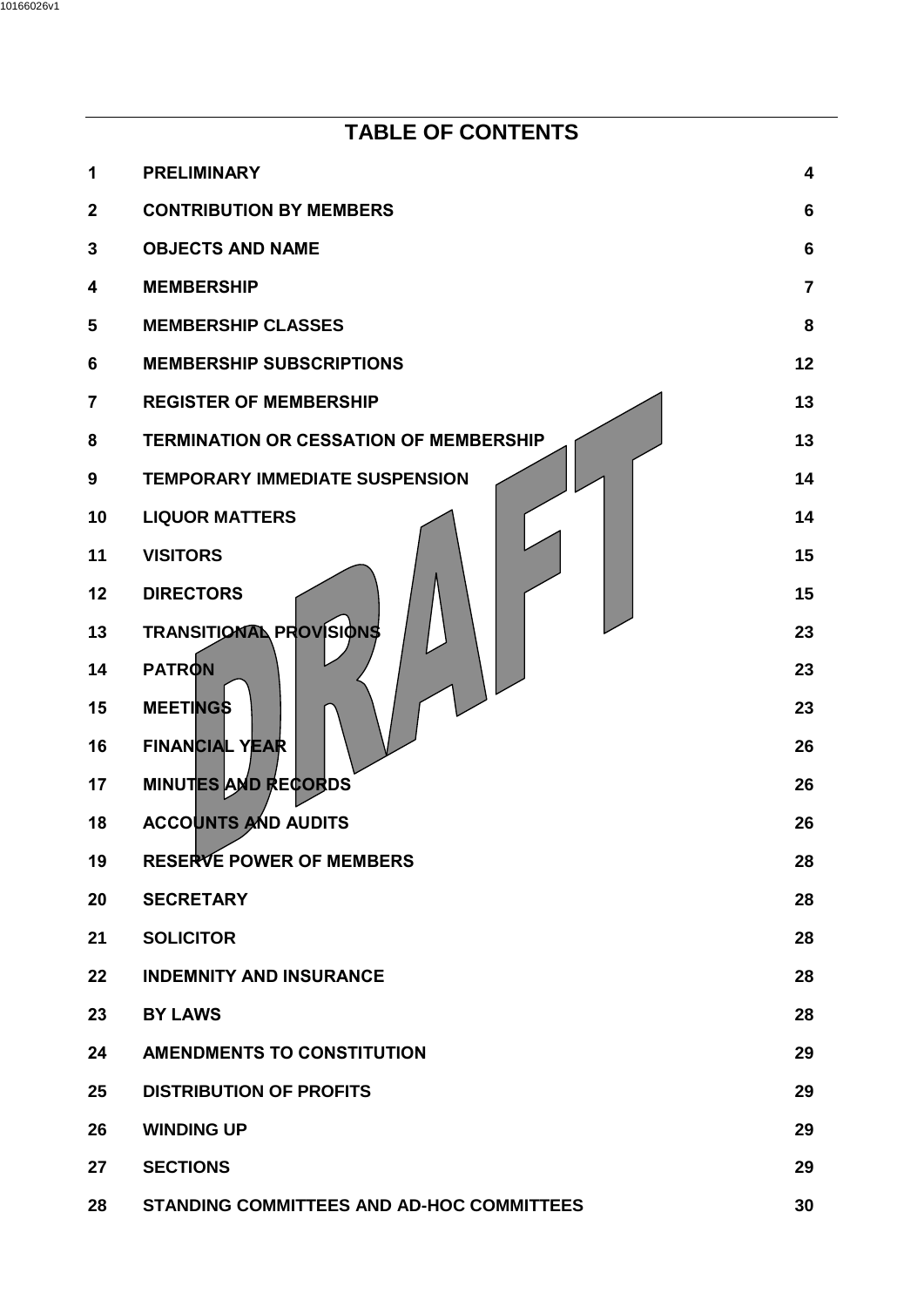| 29                | <b>DUTIES OF OFFICERS</b>        | 31 |
|-------------------|----------------------------------|----|
| 30                | <b>COMPANY SEAL</b>              | 31 |
| 31                | <b>BURGEE, FLAGS, AND BADGES</b> | 31 |
| 32 <sub>2</sub>   | <b>CLUB DRESS AND EPAULETTES</b> | 32 |
| <b>SCHEDULE 1</b> |                                  | 34 |
| <b>SCHEDULE 2</b> |                                  | 35 |
| <b>SCHEDULE 3</b> |                                  | 38 |

**[SCHEDULE 4](#page-38-0)** 39

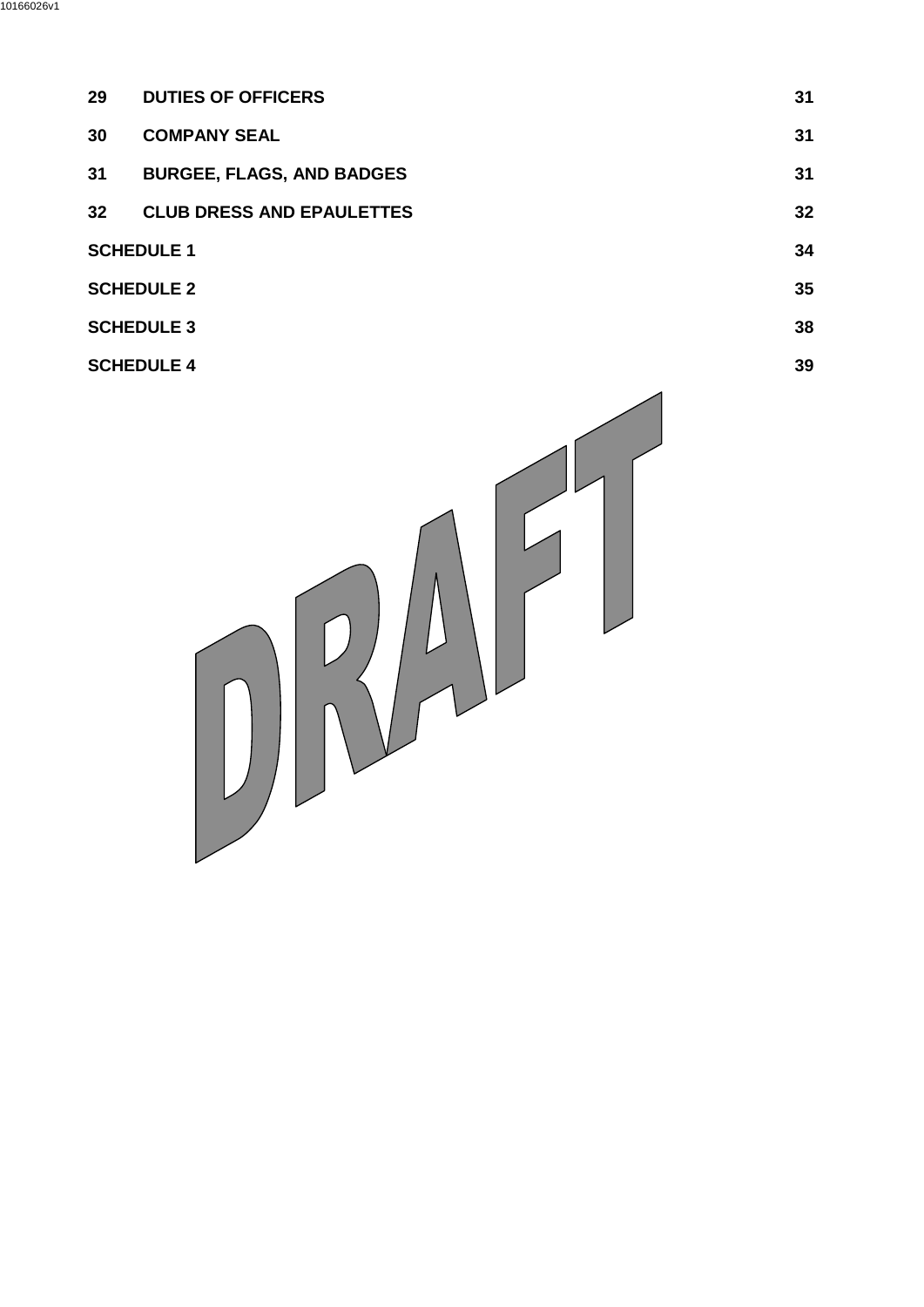## <span id="page-3-0"></span>**1 PRELIMINARY**

#### 1.1 **Definitions and interpretation**

(a) In this constitution, where not repugnant to the context:

**The Act** means the Corporations Act 2001

**Annual General Meeting** means that meeting convened once in each year before 30 November to transact the business and to elect the Office Bearers and Directors provided herein.

**Board, Board of Directors** means the Board of Directors for the time being.

**By-Laws** means the by-laws of the Club for the time being in force.

**Club** means the Company.

**Club Mission Statement** means the mission statement included in the Club's Strategic Plan updated from time to time.

**Company** means Little Ship Club Queensland Squadron.

**Committee** means any committee constituted by the Directors.

**Director** means a director of the Club appointed or elected as provided herein and **Directors** includes the Board.

**Flag Officer** means the Commodore, Vice Commodore and Rear Commodore.

**General Meetings** means any meeting of the Club other than the Annual General Meeting convened as provided herein.

**Member** shall be a person as described in clause [4.](#page-6-0)

**Officer, Director** means a Flag Officer or a Board Member.

**Premises** mean the Club's licensed and trading property at 1 Yabby Street, Dunwich QLD 4183 and other premises owned, leased, occupied, maintained or managed by the Club from time to time.

**Sections** means the Fishing Section - the Game Fish Section - the Sailing Section.

**Standing Committees** means the continuing permanent Standing Committees, operating under the control of the Board, and being permanent, as set out in clause [28.](#page-29-0)

**State** and **Queensland** means the State of Queensland.

**Strategic Plan** means the plan approved by the Club's Board discussing future strategies and updated from time to time.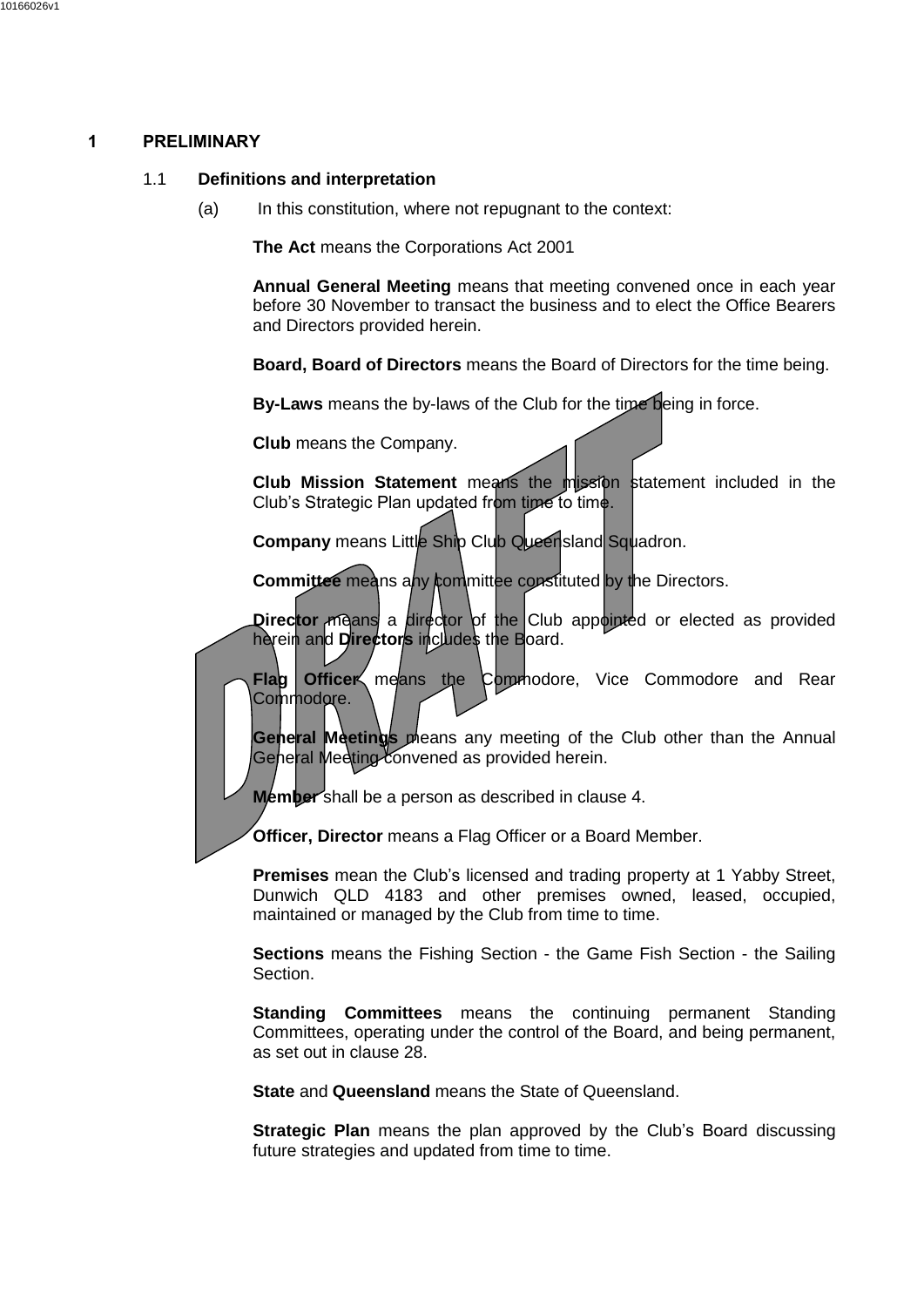**Sub-Committee** means any Ad Hoc Committees, separate from the above permanent Committees, which the Board may create for special purposes from time to time, and disband as required.

**Writing** - Expressions referring to writing shall, unless the contrary intention is apparent, be construed as including references to printing, lithography, photography, and other modes of representing or producing words in a visible form.

- (b) A reference in a rule in general terms to a person holding or occupying a particular office or position includes a reference to any person who occupies or performs the duties of that office or position for the time being.
- (c) Unless the contrary intention appears, in this Constitution:
	- (i) words importing the singular include the plural and vice versa;
	- (ii) words importing a gender include every other gender;
	- (iii) words used to denote persons generally or importing a natural person<br>include any Club, corporation body corporate. body politic.  $include$  any Club, corporation,  $\log$ partnership, joint venture, association, Board, group or other body (whether or not the body is incorporated);
	- $(iv)$  a reference to a person includes that person's successors and legal personal\representatives;



(v) a reference to a statute, regulation, proclamation, ordinance or by-law includes all statutes, regulations, proclamations, ordinances or by-laws/amending, consolidating or replacing it, whether passed by the same of another government agency with legal power to do so, and a reference to a statute includes all regulations, proclamations, ordinances and by-laws issued under that statute; and

(vi)  $\vert$  where a word or phrase is given a particular meaning, other parts of speech and grammatical forms of that word or phrase have corresponding meanings.

# 1.2 **Application of the Act**

- This Constitution is to be interpreted subject to the Act. The rules that apply as replaceable rules to companies under the Act do not apply to the Company where inconsistent with this Constitution.
- (b) Unless the contrary intention appears, an expression in a rule that deals with a matter dealt with by a provision of the Act has the same meaning as in that provision of the Act.
- (c) Unless the contrary intention appears, an expression in a rule that is defined for the purposes of the Act has the same meaning as in the Act.

# 1.3 **Exercise of powers**

- (a) The Club has all of the powers of an individual
- (b) the Club may, in any manner permitted by the Act: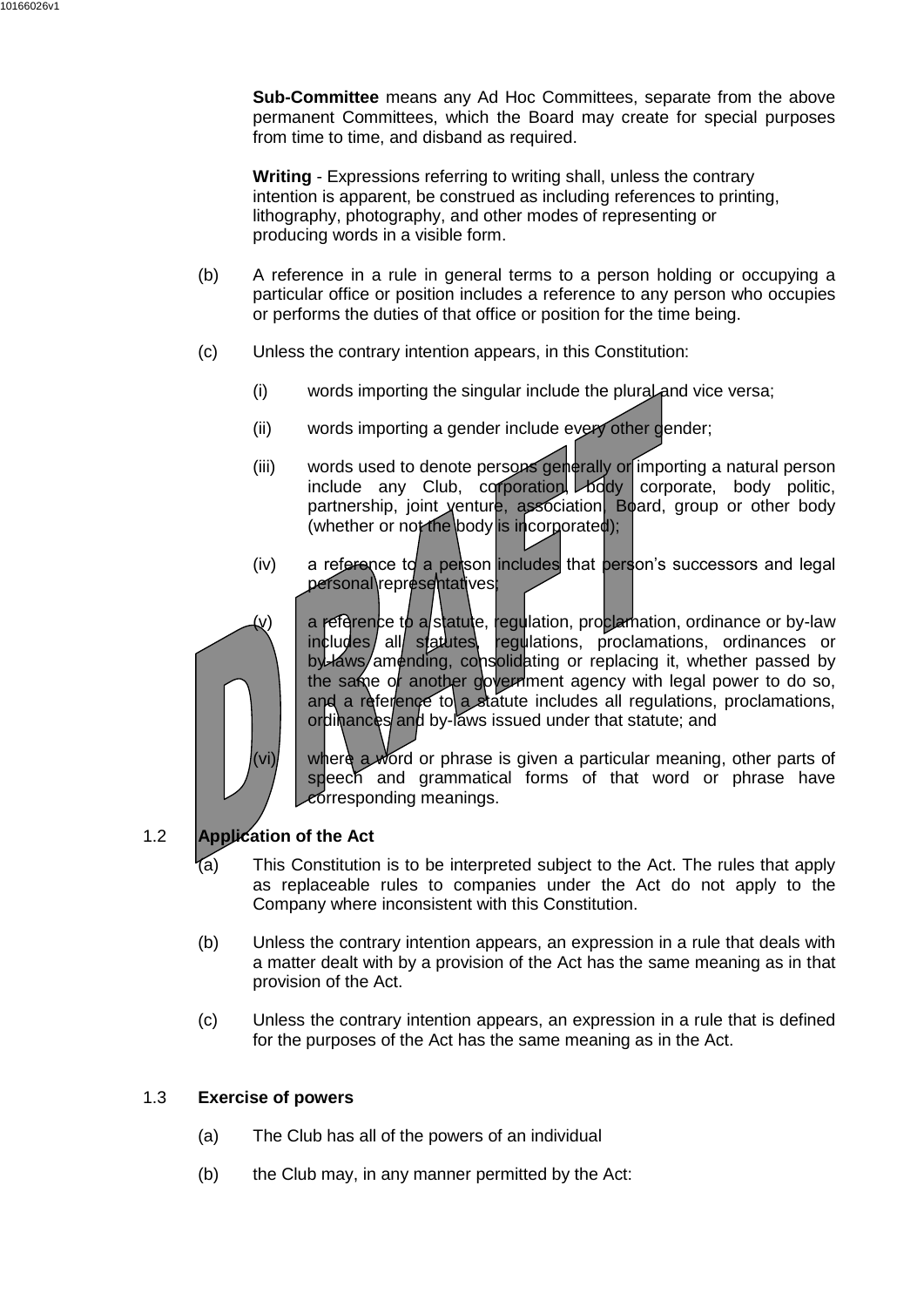- (c) exercise any power;
- (d) take any action; or
- (e) engage in any conduct or procedure,
- (f) which under the Act a company limited by guarantee may exercise, take or engage in if authorised by its Constitution.

## <span id="page-5-0"></span>**2 CONTRIBUTION BY MEMBERS**

Each Member undertakes to contribute to the Company's property if the Company is wound up while he, she or it is a Member or within 1 year after he, she or it ceases to be a Member, for payment of the Company's debts and liabilities contracted before he, she or it ceases to be a Member and of the costs, charges and expenses of winding up and for adjustment of the rights of the contributories among themselves, such amount as may be required not exceeding one hundred dollars (\$100.00).

#### <span id="page-5-1"></span>3 **OBJECTS AND NAME**

#### 3.1 **Name**

The name of the company is Little Ship Club Queensland Squadron (the Club).

## 3.2 **Registered office**

The registered office shall be that office set out in Schedule 4.

3.3 **Objects**

The objects of the Club are:

- (a)  $\boxed{70}$  provide and maintain a clubhouse and other facilities for Members and guests.
- (b) To carry out the business of the Little Ship Club Queensland Squadron in accordance with this Constitution and the Act.
- (c) To promote friendly association with affiliated kindred clubs in the Moreton Bay region.
- $(d)$  To maintain a close and supportive relationship with the Royal Australian Navy in South East Queensland in the proud tradition of the Club and its relationship with the historical Naval Auxiliary Patrol.
- (e) To promote close and friendly association amongst Members and publish the activities of the Club.
- (f) To promote the Club's and other activities and safe boating practices.
- (g) To do all such things as are incidental or conducive to the attainment of the objects and the exercise of the powers of the Club.

## 3.4 **Income and property**

The income and property of the Club whencesoever derived shall be applied solely towards the promotion of the objects set out herein and no portion thereof shall be paid or transferred directly or indirectly by way of dividend, bonus or otherwise howsoever by way of profit to the Members of the Club.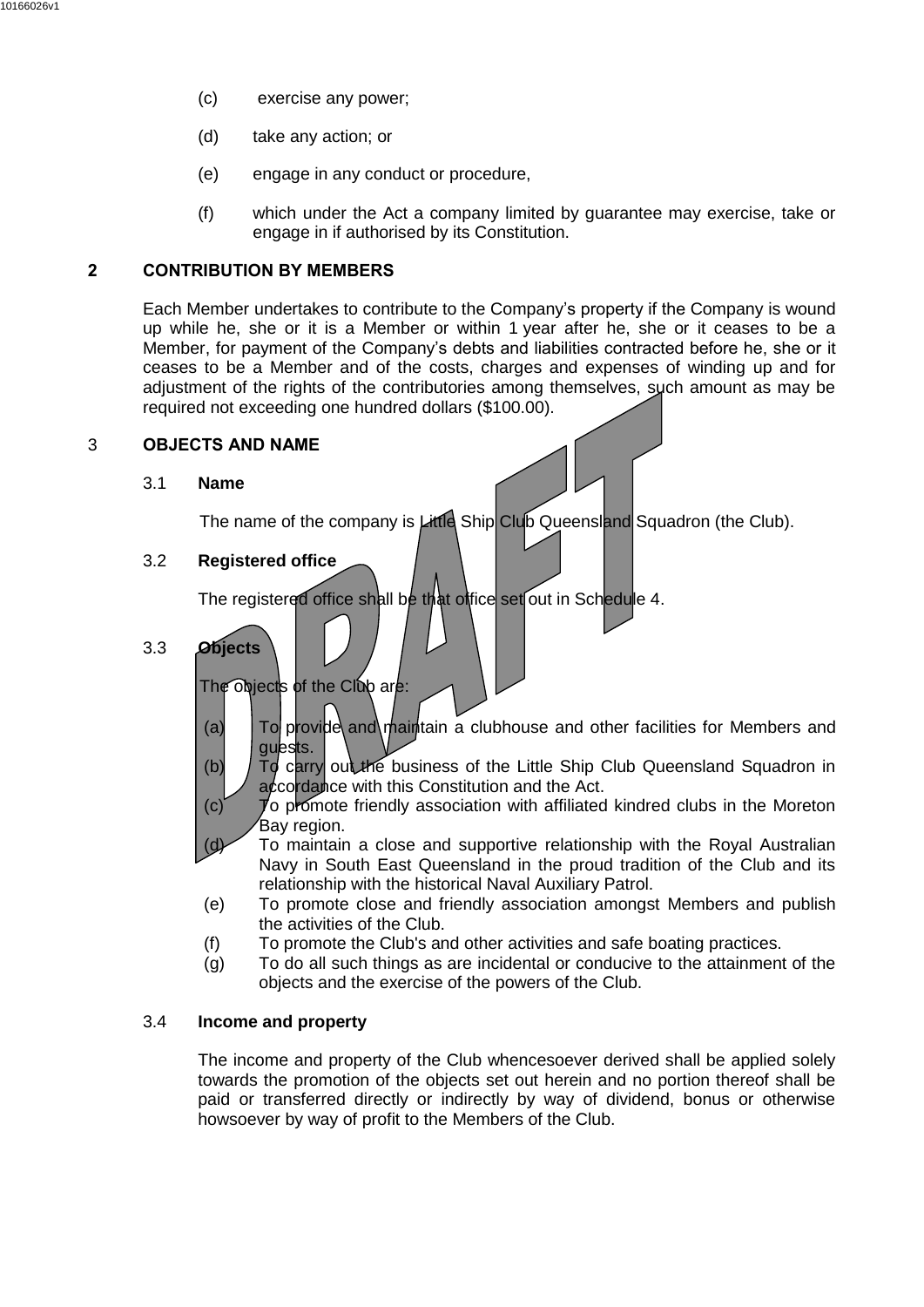#### 3.5 **Purpose**

The Club is established for the purposes set out in this Constitution, reinforced by the Club's Mission Statement.

## <span id="page-6-0"></span>**4 MEMBERSHIP**

#### 4.1 **Classes of Membership**

The Membership of the Club shall consist of the following classes of Members:

- 1. Ordinary Member;
- 2. Senior Member;
- 3. Associate Member;
- 4. Fully Paid Members for Life;
- 5. Honorary Life Member;
- 6. Junior Member; and
- 7. Social Member.



- (a) Such persons as the Board shall admit to Membership, in accordance with the following provisions shall be Members of the Club.
- (b) Each application for Membership shall be in writing, in a form determined by the Board from time to time, and will contain such details as the Board requires. Each application shall be lodged with the secretary.
- $(c)$  Each original application shall be accompanied by an amount of money representing any applicable joining fee and the first year's subscription:
	- (i) Where an application is received after October in any year the Secretary and/or Treasurer will have the discretion to not charge the joining fee:
	- (ii) Each application must be signed by the proposer and the seconder, both of whom shall be Members of the Club, of at least twelve [12] month's standing; the applicant shall sign and date the application;
	- (iii) In the event that the application for Membership is unsuccessful, the sum of money tendered shall be returned to the applicant forthwith.
- (d) The secretary shall submit all applications to the Membership Committee for evaluation, and if acceptable they shall be presented at the next board meeting for election processing:
	- (i) The secretary may give notice of applications by way of electronic or other means of communication channels in use at the time to the Board;
	- (ii) Details of all applications for Membership of the Club shall, as and when received by the secretary, be recorded in the proposed

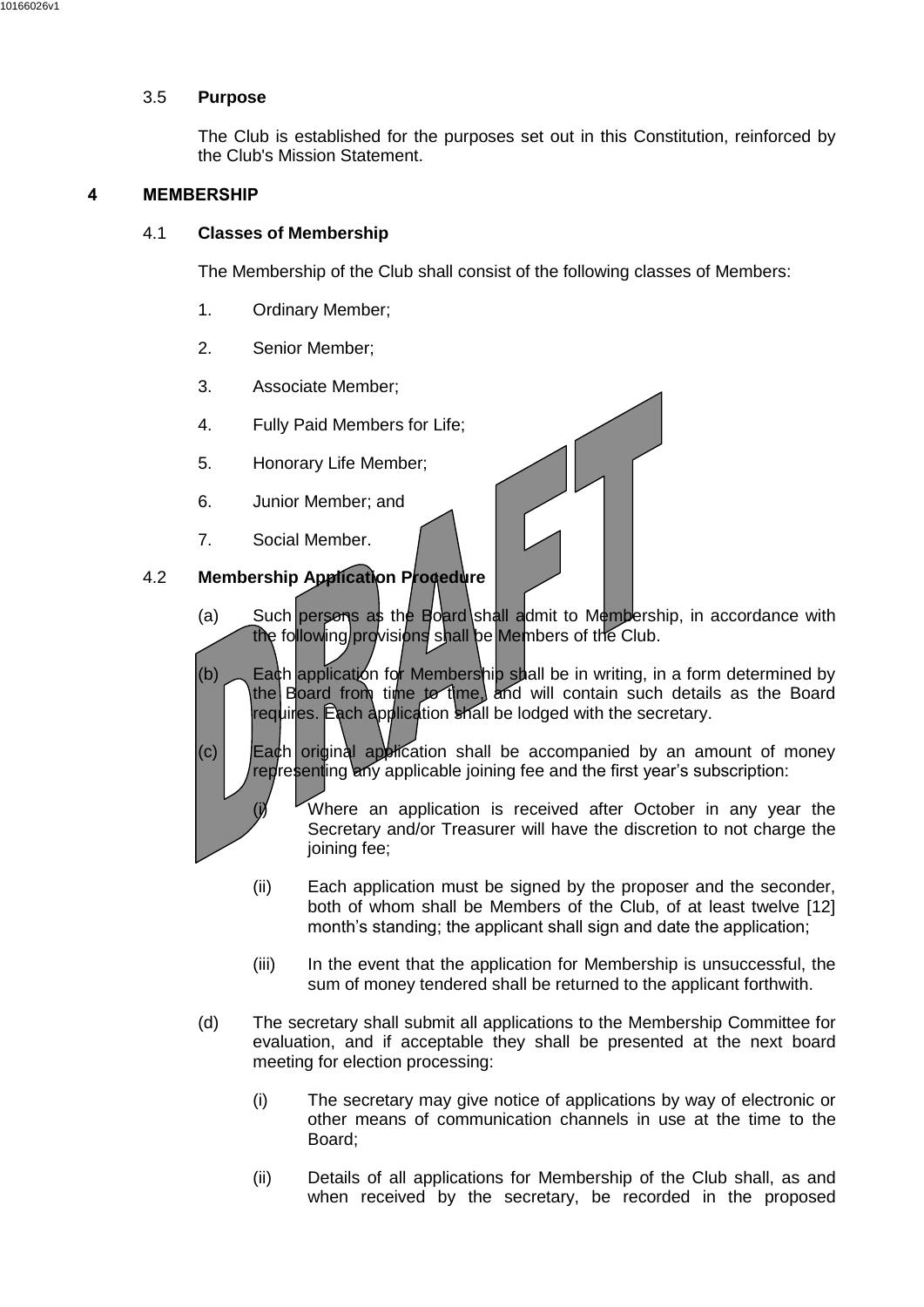Member's register, with the time and date received, name, address and phone number of the person or persons proposed, and class of Membership/s sought;

- (iii) Every application shall be dealt with, and determined, in order of the priority in which it was received; and
- (iv) The secretary shall also register the proposed Member's vessel, if any, with all relevant detail, as - Motor Yacht - Sailing Yacht - or Light Power Craft.
- (e) All proposals for Membership of the Club shall be dealt with, and determined for election by the Board, at a scheduled monthly meeting, with every application determined by ballot; the candidate shall not be permitted to be elected should there be three [3] adverse votes recorded. The Board will give no reason for the rejection of an application.
- (f) A record shall be kept by the secretary, detailing the names of Board Members present and voting, the time and date of the board meeting, together with the names of each person proposed for Membership, in order of receipt, and whether they are accepted as Members or not.
- (g) Candidates who are unsuccessful at the first ballot, shall not be eligible for re-nomination until six [6] months after the date of that Board meeting.
- (h) Applicants, after being proposed and seconded as candidates, may be admitted to the clubhouse, on production of their Membership receipt to the Club manager for a period of sixty [60] days from date of the receipt.
- (i) When an applicant has been accepted for Membership, the secretary shall forthwith send to the applicant, their membership card, where upon the applicant shall become a Club Member.
- (i) When an applicant is rejected, the secretary will notify the applicant and the applicant must return any fobs and Club property received. The applicable subscription fee will be refunded in full within a reasonable period of time after return of fobs and Club property.
- $(k)$  No Member shall be entitled to any benefit, or advantage from the Club, which is not shared equally by every Member in that class of Membership.
- (l) The Board may refuse any application for Membership of the Club without providing the applicant with any reason for that refusal.
- (m) The Board may determine from time to time that applications for Membership for some or all classes are open or closed in the interests of the Club.

## <span id="page-7-0"></span>**5 MEMBERSHIP CLASSES**

## 5.1 **Ordinary Members**

- (a) All persons interested in small ships, who are approved of by the Board and whose interests, in the opinion of the Board, are not incompatible with the interests of existing Members of the Club.
- (b) Ordinary Members have the following rights:
	- (i) To attend and vote at general meetings;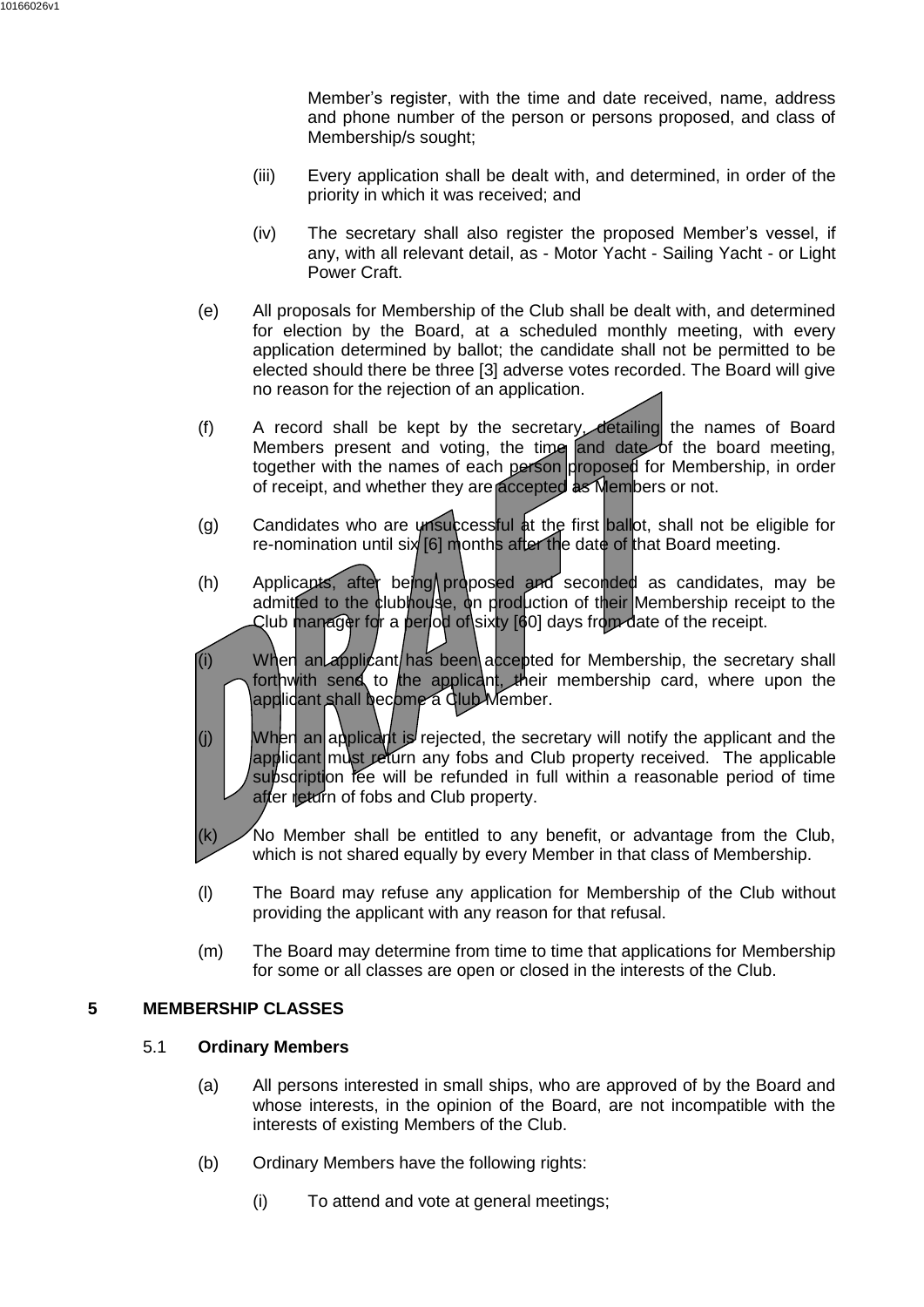- (ii) To have access to the Club's sea bed facilities (Pontoon, Moorings etc.);
- (iii) Provision, for payment, with a Club access fob for afterhours access to the facilities;
- (iv) To fly the appropriate burgee;
- (v) To obtain discounts on their purchases at the Club by presenting their cards;
- (vi) To accrue points on their Membership cards that can be used for purchases; and
- (vii) To be elected as an Officer in the Club and to nominate others for election.

#### 5.2 **Senior Members**

- (a) Senior Members shall be Ordinary Members of at least sixty five (65) years of age who have been members of the Club for not less than ten (10) years continuously.
- (b) Senior Members shall have all of the rights of Ordinary Members.

#### 5.3 **Associate Members**

The Board may, upon application made by a Member of the Club, (the applicant Member), and upon payment of the Membership subscription, and in accord with such other conditions as are set from time to time by resolution of the Board, admit to Associate Membership of the Club:

- (a) Any person who stands in the relationship of spouse, or partner, of that Member.
- $(b)$  In special circumstances, a person who stands in some other personal relationship to that Member.
- $\left( c \right)$  Provided always that the Board may terminate such associate Membership upon:
	- (i) Receiving a written request for termination by the applicant Member, and further; and
	- (ii) That such Membership shall last only so long as the relevant relationship subsists.
- (d) Save that should a person, whose associate Membership has been terminated by reason of the occurrence of either of the previous events, apply for Membership of the Club within three months of such termination, the Board may, for sufficient reason shown, waive in whole, or in part, the joining fee.
- (e) Further, provided that in special circumstances, and not withstanding anything elsewhere in this clause, the Board may confer continued associate Membership upon a person whose associate Membership would otherwise be terminated by reason of the death of the relevant applicant Member.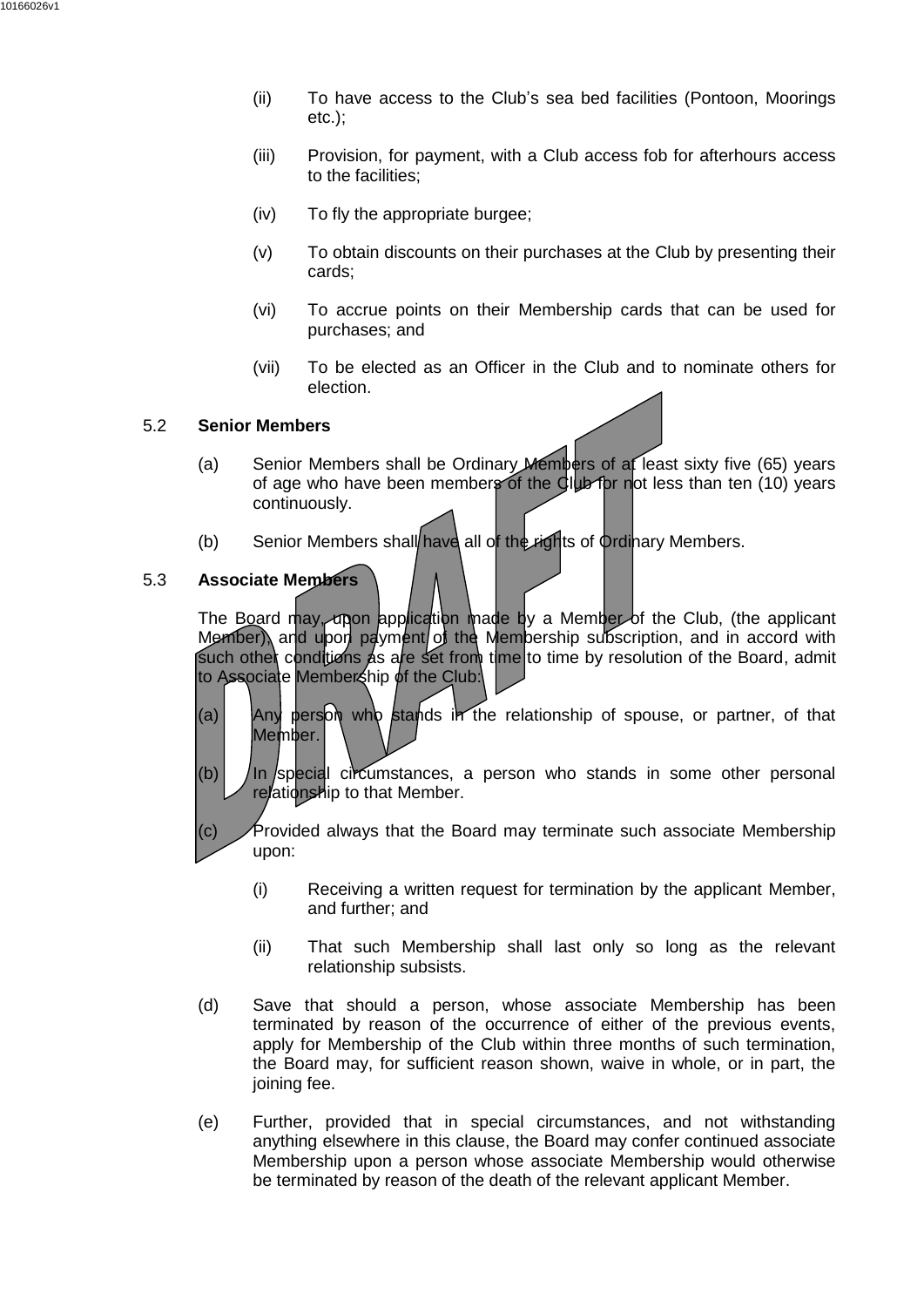(f) No Associate Member shall be permitted to be an Officer in the Club, nor nominate a person for election not to vote nor attend at any meeting of the Club.

# 5.4 **Fully Paid Members for Life**

Ordinary Members of at least one year's standing, whose application for fully paid life Membership has received the approval of the Board, with no more than two [2] adverse votes, after which such Members will be invited to pay a total subscription of the amount of money as decided by the Board from time to time but no less than ten [10] times the annual subscription then applicable to ordinary Members:

- (a) Provided that the maximum number of Members, who shall be entitled to be fully paid Members for life at any one time, shall not, at the time exceed ten per cent [10%] of the total Membership of the Club.
- (b) Fully paid Members for life shall be subject to the same rights, privileges and obligations, as an ordinary Member, save that a Fully Paid Member for Life shall not be required to pay the annual Membership subscription, however, any levies or special one time fees, shall be payable. Membership cards issued to Fully Paid Members for Life shall be endorsed with those very words- "Fully Paid Member for Life".
- (c) Fully Paid Members for Life have the following rights:
	- (i) To attend and vote at general meetings;
	- (ii) To have access to the Club's sea bed facilities (Pontoon, Moorings  $etc.$ );



 $(iii)$  Provision, for payment, with a club access fob for afterhours access to the facilities

 $(iv)$  To fly the appropriate burgee;

To obtain discounts on their purchases at the club by presenting their cards;

- (vi) To accrue points on their Membership cards that can be used for purchases; and
- (vii) To be elected as an Officer in the Club and to nominate others for election.

# 5.5 **Honorary Life Members**

Honorary Life Membership is the greatest honour the Club can bestow on a Member, and it is not to be awarded lightly. The Board shall have power in consideration of "Special Services Of Exceptional Merit", rendered to the Club by a Member, to nominate such Member as an Honorary Life Member, in a special resolution, to an Annual General Meeting of Members, subject to the following:

(a) Nominations for Honorary Life Membership shall be supported by a proposer and a seconder, with no less than two referees. Of these four [4] Members, two [2] must have served as Members of the Club for at least six years each, and each Member shall sign the nomination under his own hand.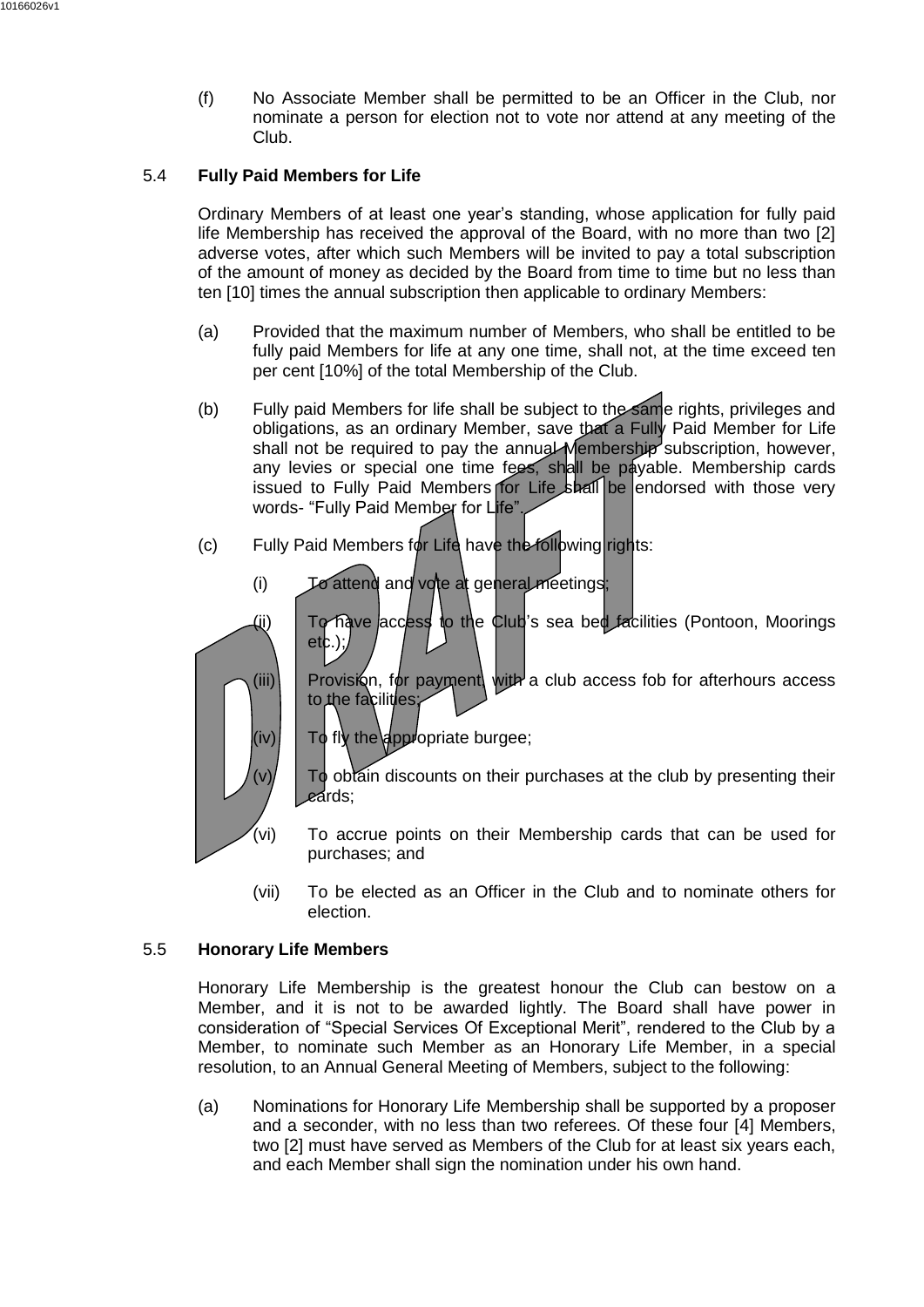- (b) Such nomination shall be accompanied by a written resume of the nominated Member's "special services of exceptional merit". The Secretary shall forward such nomination and resume to the "Honorary Life Member's Committee" [comprising all Honorary Life Members] for evaluation and comment. This evaluation and Comment shall be passed to the secretary, who will present it to the next regular Board meeting, at which time the Board will decide if the nomination shall be declined, or shall go forward to the next General Meeting, at which the nomination shall be put as a special resolution to the Members, who will vote for or against the resolution. Not more than two nominations shall be considered in any one year.
- (c) Members will be advised of such nominations as an agenda item, "Special Resolution for Life Membership", in the notice of meeting at least twenty one [21] days prior to the general meeting.
- (d) All nominations shall be confidential, and no sub-committee Member, or Board Member, shall break this confidence on penalty of suspension or expulsion.
- (e) If confirmed by the vote of Members at the Annual General Meeting, the nominee shall be declared an Honorary Life Member with such ceremony as the Board shall see fit, and be entitled to all the privileges of Membership of the Club, without payment of any further subscriptions or levies. Membership cards issued to Honorary Life Members shall be endorsed with the words "Honorary Life Member" in gold print.
- (f) Honorary Life Members have the following rights:
	- $(i)$  To attend and vote at general meetings;



(ii) To have access to the Club's sea bed facilities (Pontoon, Moorings etc.);

 $(iii)$  Provision, for payment, with a club access fob for afterhours access to the facilities;

 $(iv)$   $\sqrt{\ }$   $\sqrt{\ }$  fly the appropriate burgee;

- $(v)$  To obtain discounts on their purchases at the club by presenting their cards;
- (vi) To accrue points on their Membership cards that can be used for purchases; and
- (vii) To be elected as an Officer in the Club and to nominate others for election.

#### 5.6 **Junior Members**

Young persons under the age of eighteen [18] years who are desirous of acquiring a knowledge of small ships, may apply, and subject to approval by the Membership Committee and the Board, can be enrolled as junior Members:

(a) Junior Members may avail themselves of the facilities of the Club as are lawful for persons of that age. Juniors shall neither drink, nor purchase, alcoholic refreshments on the Club premises, play the gaming machines, nor bring visitors into the Club.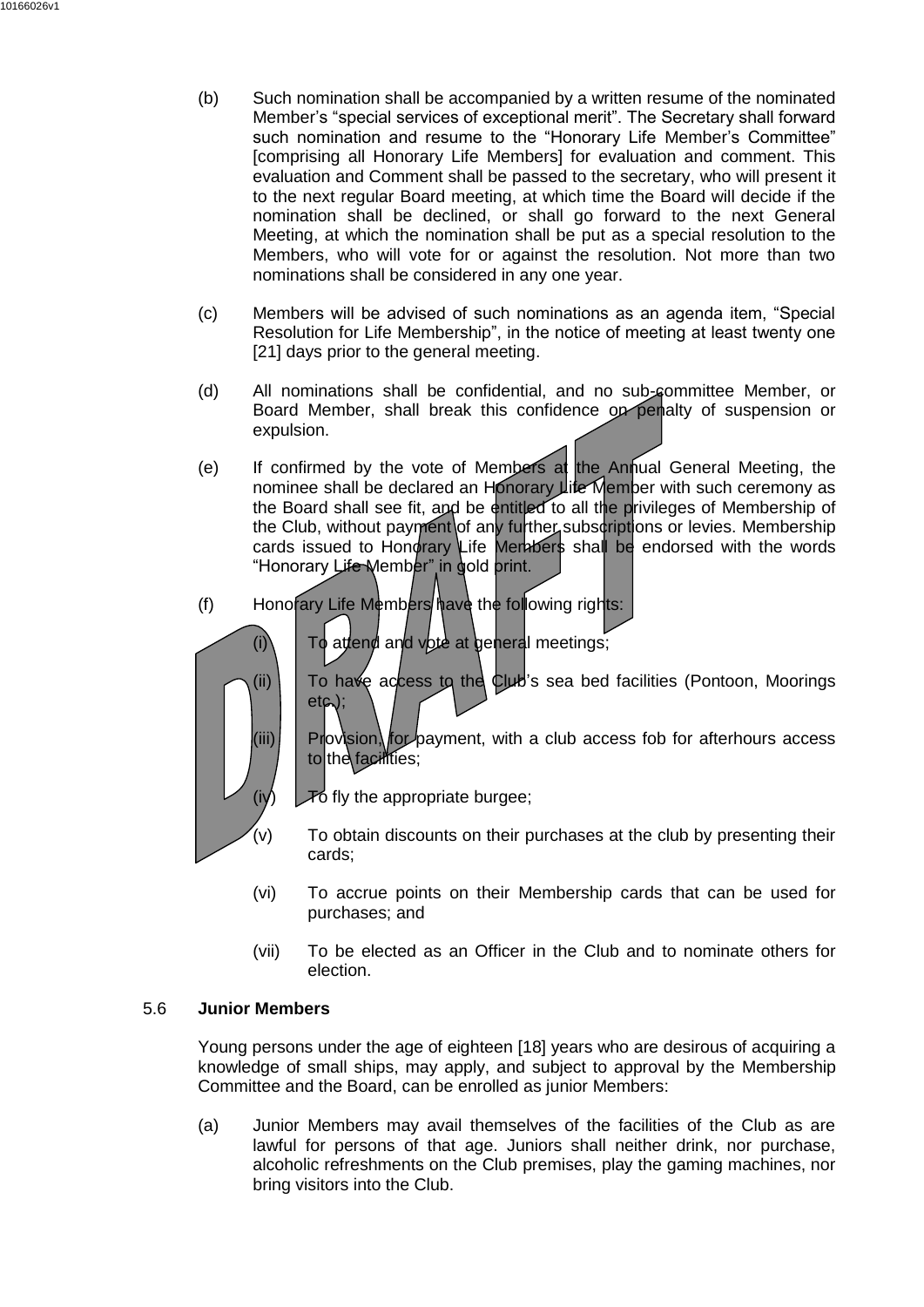- (b) Junior Members may register a yacht on the Club's Register of Little Ships, and compete in Club events.
- (c) Junior Members shall not be eligible to vote at meetings, nominate candidates for Membership or office, or hold any office in the Club.

## 5.7 **Social Members**

- (a) Social Members shall not be eligible to vote or attend general meetings, or entitled to nominate candidates for Membership or office, or hold any office in the Club.
- (b) Social Members shall obtain discounts on their purchases at the club by presenting their cards;
- (c) Social Members shall accrue points on their Membership cards that can be used for purchases.
- (d) Social Members shall pay to access the Club's Pontoon for overnight stays in accordance with the fees applicable at the time.
- (e) Social Members shall not have access to the Club's Moorings.

# <span id="page-11-0"></span>**6 MEMBERSHIP SUBSCRIPTIONS**

- (a) Members fees shall be as follows:-
	- (i) The joining fee for Members shall be such as the Board imposes from time to time;

(ii)  $\vert$  The annual/subscription of Ordinary Members, Associate Members, Junior Members and Social Members shall be such as is decided from year to year by the Board, providing that in any one year the increase is no greater than five percent  $(5\%)$ ;

(iii)  $\Box$  Should the Board require a greater increase than five percent (5%), a special general meeting shall be called for that purpose or considering a Special Resolution to increase the Subscription;

- (iv) The subscription for juniors shall not exceed fifty percent of that paid by ordinary Members.
- (b) Senior Members shall be entitled to a Membership subscription which shall be one half [1/2] of the current subscription for ordinary Members.
- (c) Any person who has been a Member of the Club, and who has resigned in accordance with the rules of the Club, may at the discretion of the Board, be re-admitted to Membership without payment of joining fees.
- (d) All annual subscriptions shall become due, and payable in advance, on the first day of July in each and every year.
- (e) When a person joins the Club after the expiration of seven [7] calendar months from the first day of July in any year, the Board shall have the power to reduce the first annual subscription by such amount as the Board may decide.

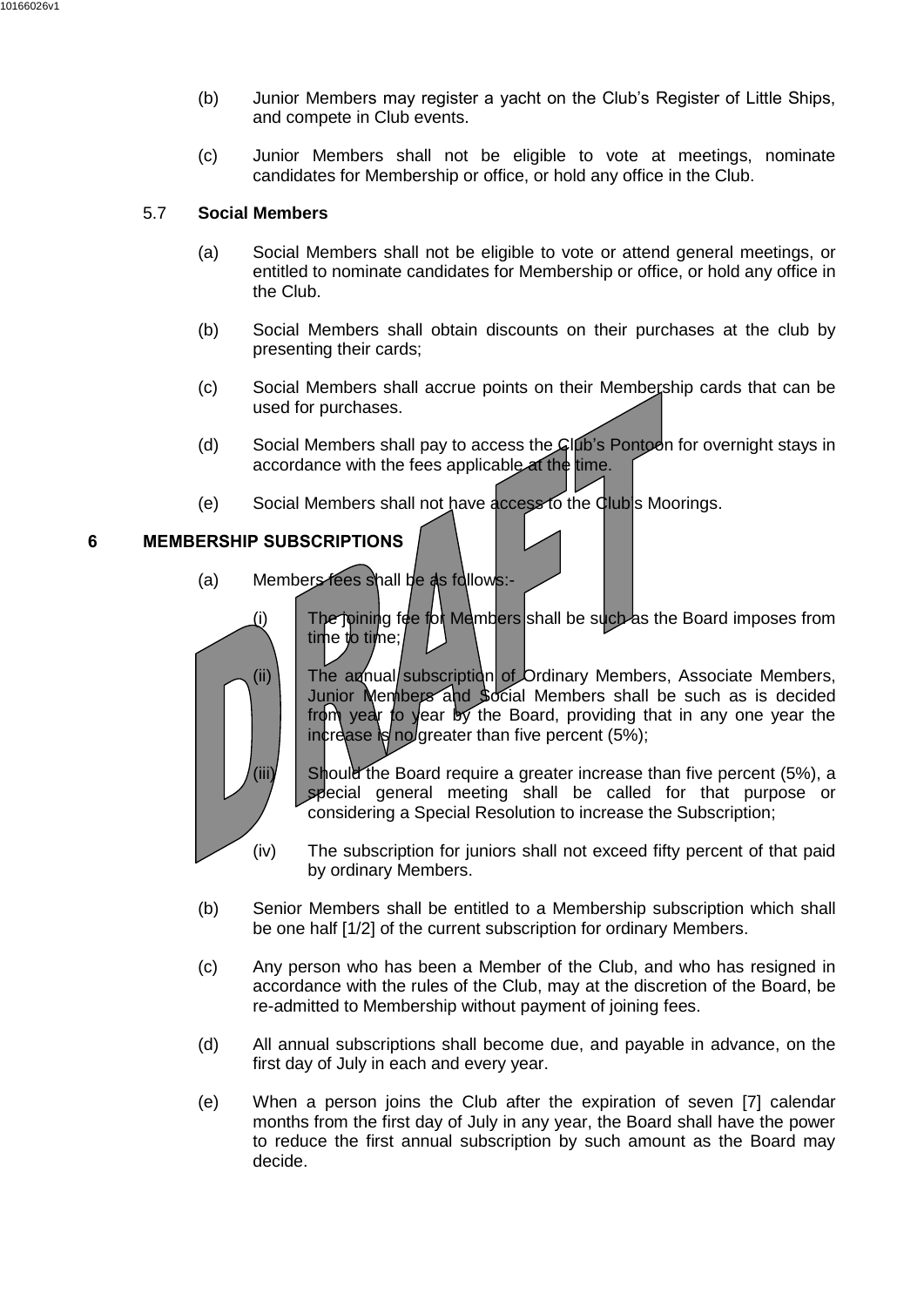# <span id="page-12-0"></span>**7 REGISTER OF MEMBERSHIP**

- (a) The Board of Directors shall cause a register to be kept in which it shall enter the name and residential address of each person admitted to Membership of the Club, the date of his/her admission and the class of Membership to which the person is admitted.
- (b) Particulars shall also be entered into the membership database of deaths, resignations, terminations and reinstatement of Membership and any further particulars as the Board of Directors or the Members at any general meeting may require from time to time.
- (c) Subject to the provisions of the Privacy Act the database shall be open for inspection at all reasonable times by any Member who has applied in writing with a statement of reasons to the Board of Directors for such inspection. Inspection will be under supervision of the secretary and no copies are to be removed from the premises.
- (d) The database may be kept and maintained in a written form or by  $\ell$  on a suitable computer system that is adequately maintained at all times.

# <span id="page-12-1"></span>**8 TERMINATION OR CESSATION OF MEMBERSHIP**

- 8.1 Every Member will be bound to observe and abide by the Constitution and the rules, by-laws, regulations and policies of the Club in force from time to time.
- 8.2 A Member may resign from the Club at any time by giving notice in writing to the Board of Directors. Such resignation shall take effect at the time such notice is received by the Board of Directors unless a later date is specified in the notice in which case it shall take effect on that later date.
- 8.3 The Board of Directors shall make disciplinary By-Laws to deal with conduct of Members and other persons and to deal with termination or suspension of a Member or other action against a Member or other person. Any Member who is expelled or suspended shall, for twenty eight [28] days afterwards, have a right of appeal to an Appeal Tribunal as set out in the disciplinary By-Law.
- 8.4 Where the subscription of a Member remains unpaid for a period of two [2] calendar months after the date upon which it becomes due, that Member shall be classified as non-financial and have no rights as a Member.
- 8.5 Where the subscription of a Member shall remain unpaid for a period of three [3] calendar months after the date upon which it becomes due, the Member shall cease to be a Member of the Club. Such Member shall be struck from the register of current Members, provided that the Board may reinstate the Member, restoring the Member's name to the Register, upon payment of all subscriptions and any other moneys due and payable by the Member to the Club, if in the circumstances of the case, the Board thinks fit to do so. The Board may extend the time for payment of any Member's Subscription.
- 8.6 The Board may in its discretion, refuse to accept the renewal of membership of a suspended Member.
- 8.7 A Member ceases to be a Member:
	- (a) upon their death;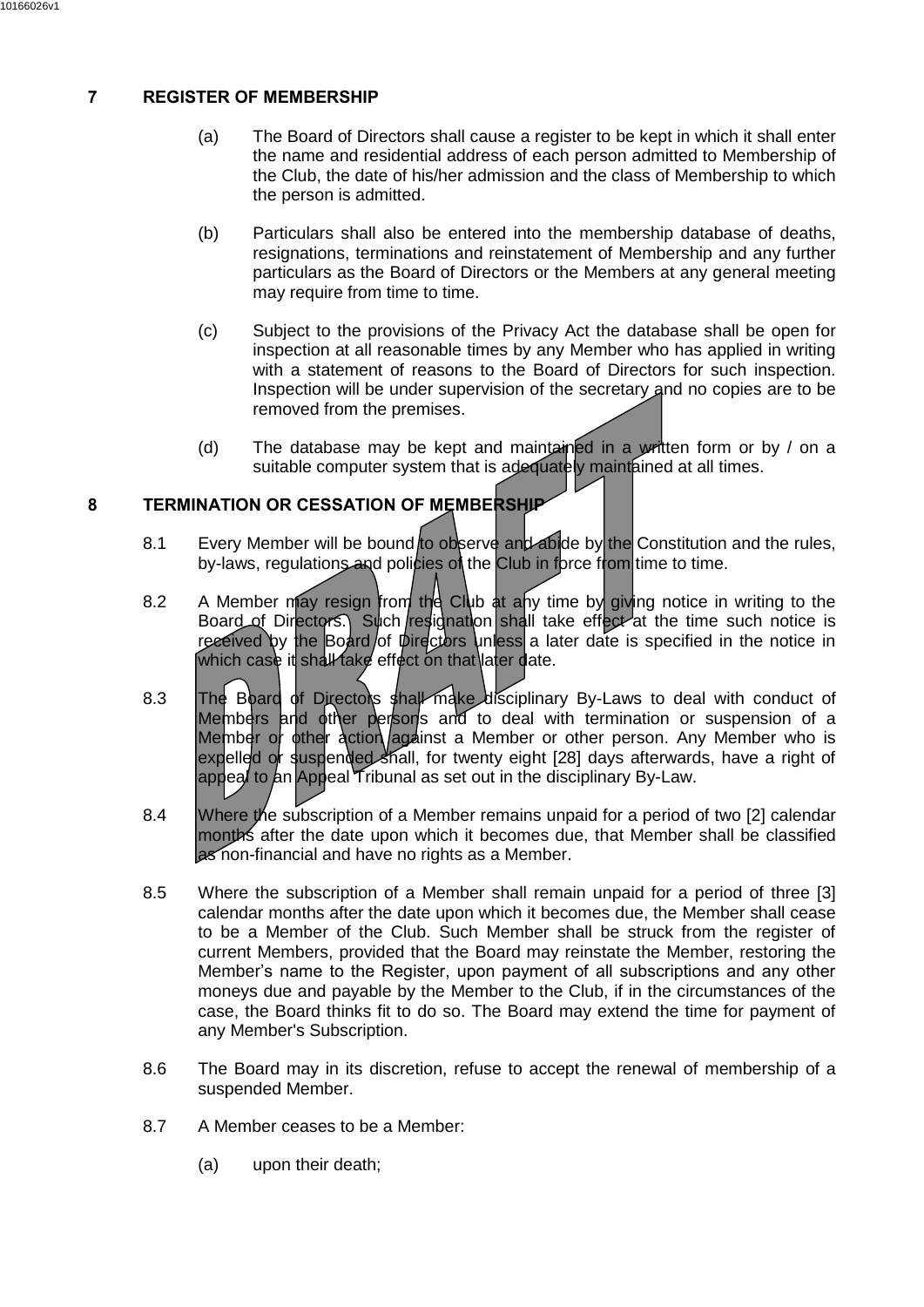- (b) if they become bankrupt, or assigns their estate for the benefit of, or compounds with, their creditors;
- (c) If they become a mentally ill person, or a patient, or a protected person within the meaning of the *Mental Health Services Act*; or
- (d) if they are convicted of any offence, which in the opinion of the Board, may discredit the Club, or any Member thereof.

#### 8.8 **Member Reinstatement**

A Member, having resigned to take up a salaried position within the Club, and upon ceasing to hold a salaried position in the Club, shall, with Board approval, be reinstated to the Club's Membership Register, with no loss of time served as a Member, and without paying a joining fee.

## <span id="page-13-0"></span>**9 TEMPORARY IMMEDIATE SUSPENSION**

- (a) The Board and duly authorised delegates of the Board have the power to suspend a Member which may only be exercised in accordance with this clause.
- <span id="page-13-2"></span>(b) If it is necessary or desirable, in the opinion of the Board or duly authorised delegates of the Board, in the interests of good order and safety of Members and their guests or in the interests of the Club, and whether or not it is alleged a Member has been guilty of misconduct, the Board or duly authorised delegates of the Board, may suspend the Member summarily for a period of not more than two [2] calendar months in any twelve [12] month period.
- (c)  $\bigcap$  Notice of a suspension under paragraph [\(b\)](#page-13-2) may be given orally by a Director or duly authorised delegate of the Board but must be confirmed by the secretary in writing by notice sent within five [5] working davs of the oral notice.
- (d)  $\sqrt{A}$  Member who is given notice of suspension must leave the premises of the Club immediately and remain away from the Club premises for the duration of the suspension.
- $(e)$  A Member has no right of appeal against a suspension under this clause.

## <span id="page-13-1"></span>**10 LIQUOR MATTERS**

#### 10.1 **Liquor Accords**

- (a) The Club may, at the discretion of the Board or in accordance with the Law, become a Member of a Liquor Accord regulated by the Liquor Act 1992 (Qld).
- (b) If the Club is a Member of a Liquor Accord, the Club and its Members must abide by the Liquor Accord.
- (c) Despite any other provision of this Constitution, the Club may prevent the entry to or remove any Member from the Club premises for the purposes of complying with a Liquor Accord to which the Club may be a party.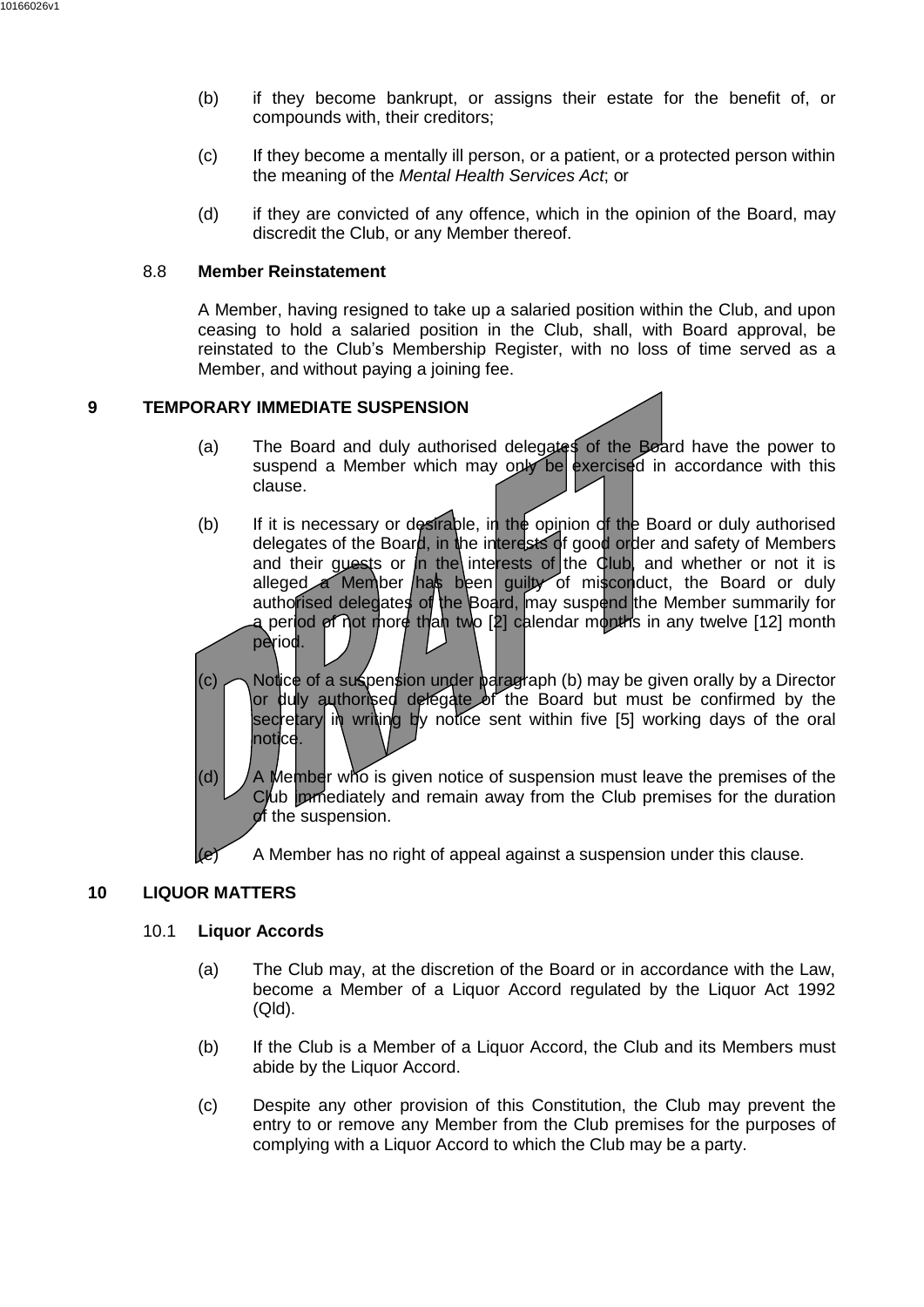## 10.2 **Consumption of Liquor**

- (a) The Club provides bar liquor service in compliance with Liquor Licensing Division regulations, and these regulations will be strictly enforced by Management and staff, including:
	- (i) No liquor shall be sold or supplied to any person who is not a Member of the Club, unless that person has been correctly signed in; as a guest of a Member, as a reciprocal club Member, or as a bona fide visitor.
	- (ii) No liquor may be brought onto the Club premises or grounds by any Member, guest of a Member, or visitor whilst the licenced premises are open.
	- (iii) No liquor shall be sold to, or supplied to, any person under the age of eighteen [18] years, by staff or any other person.
	- (iv) Take away bottled liquor may only be sold in accordance with the Clubs liquor licence.
	- $(v)$  No function may be held on the Club premises without the approval of the manager.

# <span id="page-14-0"></span>**11 VISITORS**

- (a) Members shall have the privilege of introducing visitors into the Club and the Member introducing such visitor or visitors shall at the time of such  $involution$  /ensure the name and address of the visitor or visitors are entered in the appropriate visitor register and the entry is signed.
- (b) The Member introducing the visitor or visitors shall be responsible to the Club for the acts and debts of the visitor.
- $(c)$  In accordance with its liquor licence, the Club may allow visitors entry from time to time and these visitors shall sign in as required by State law.
- (d) The Board shall have the power to exclude visitors individually or collectively at any time.

# <span id="page-14-1"></span>**12 DIRECTORS**

# 12.1 **Control of affairs of the Club**

The governance of the Club shall be vested in the Board of Directors of the Club

## 12.2 **Number of Directors**

- (a) The minimum number of Directors that the Club must have at any time is four [4].
- (b) The Board of the Club shall consist of the following seven (7) directors:
	- (i) Commodore;
	- (ii) Vice Commodore;
	- (iii) Rear Commodore;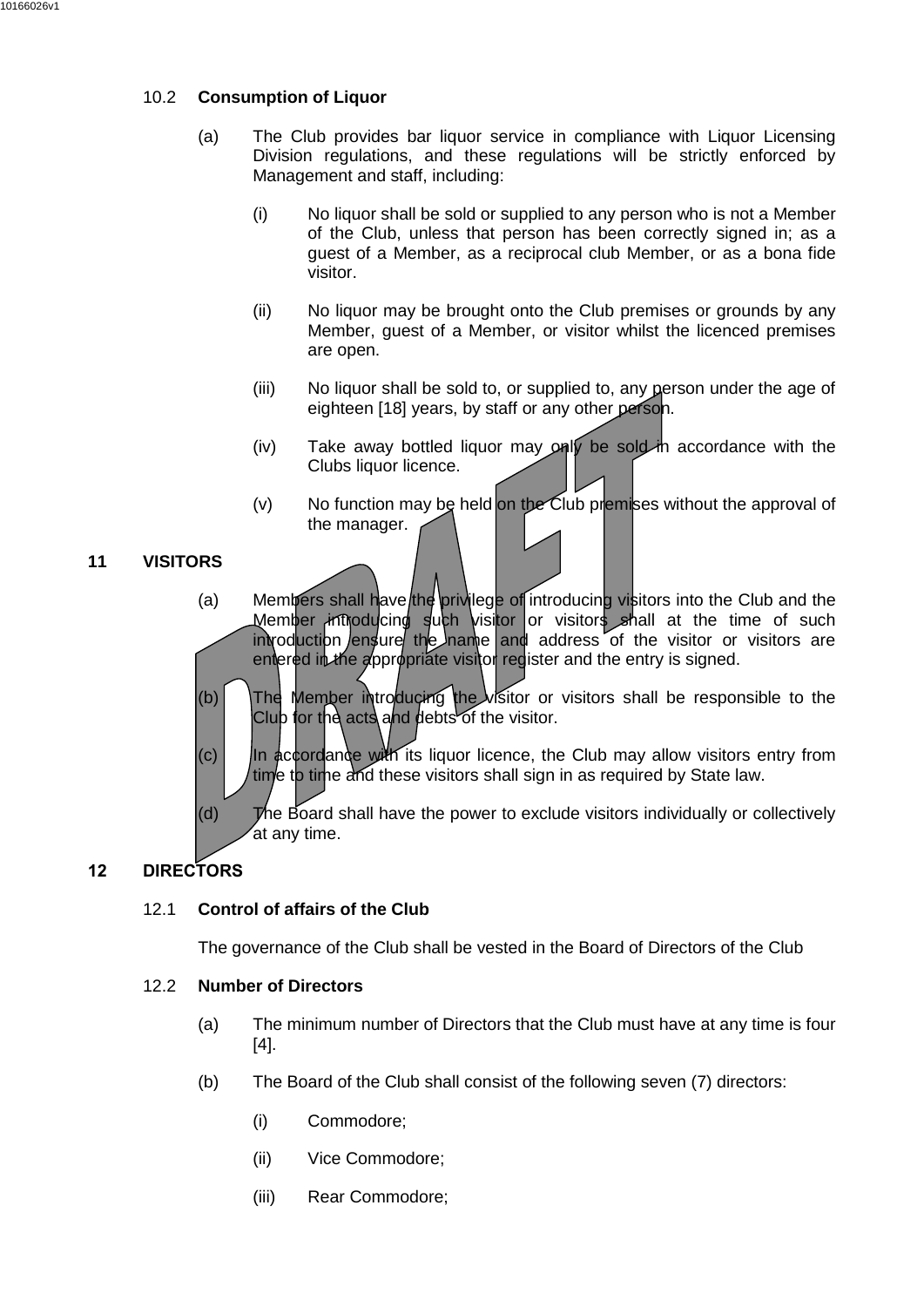- (iv) Board Member;
- (v) Board Member;
- (vi) Board Member;
- (vii) Board Member.
- (c) The Directors may invite other persons to Board meetings on an irregular basis including the Immediate Past Commodore and Section Captains. These invited persons are not Directors.

#### 12.3 **Election Procedures**

- (a) For the election of the Members of the Board, the Secretary shall be the Returning Officer. The Returning Officer shall:
	- (i) For every election prepare, at the date of publication of the notice of an election, an alphabetical roll of Members entitled to vote; and
	- (ii) Arrange for such roll of Members to be certified to be correct, and signed off by the Commodore, and use this certified roll of Members at the election as evidence of the Member's right to vote.
- (b) The Board shall be elected at Annual General Meetings of the Club.
- (c) The Directors shall hold office from the date of their election, or of their appointment, until the second Ahnual General Meeting following such election or appointment, and shall then retire. Elections of Members to the Board over the two [2] year term will be allocated to alternate years to ensure that there is continuity of the Board as below:



- (ii) Year 2 other Directors
	- 1. Board Members 1 to 4
- (d) Other requirements are as follows:-
	- (i) A retiring Board Member shall be eligible for re-election.
	- (ii) All newly elected Board Members shall be introduced to the Membership at the Annual General Meeting.
	- (iii) The positions of Commodore, Vice Commodore and Rear Commodore shall be deemed Flag Officers.
- (e) The following requirements, particulars and detail, shall apply to all nominations, and if required, all elections, for Members of the Board of the Club:-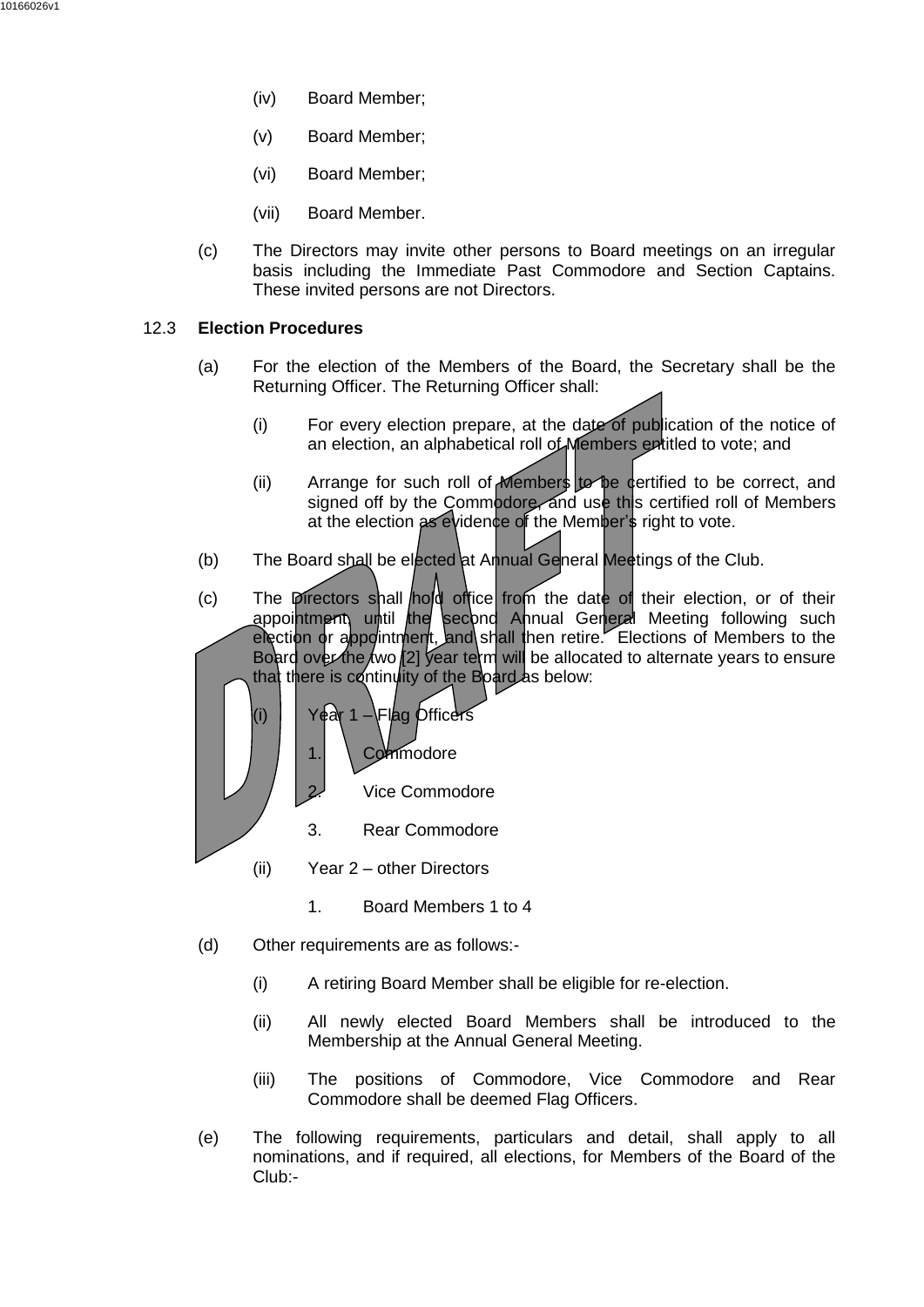- (i) Nothing shall prevent any candidate from being nominated for election in more than one position. However, a Member shall be elected to only one position.
- (ii) The nominee for Commodore must have served as a Flag Officer, or alternatively, served as a Board Member for a minimum of the preceding twelve months.
- (iii) Each year, on such date as shall be determined by the Board, the Returning Officer shall give notice to Members of the intention to hold an election of Officers of the Club, and shall forward a nomination paper to each Member of the Club entitled to vote, also advising them of the date and time of closing of nominations, at least twenty one [21] days after the date of the notice calling for nominations.
- (iv) The Fishing Section, the Game Fish Section and the Sailing Section shall, within their respective sections, elect their captains on such date as determined by the Board. The Board shall give directions as to how these elections shall occurr
- $(v)$  In order that a Member may become a candidate for an election, that Member shall be nominated by at least two [2] Members entitled to vote at such election, in the following manner:-
	- 1. A nomination form, signed by the Members nominating that candidate, must be forwarded to the returning Officer, at the returning Officers address, so as to arrive before 4.00 pm on the day advised for the close of pominations.



- $2.$  Such nomination form shall contain the consent in writing, with the signature of the Member so nominated.
- $3.$  Members nominating and candidates must be financial members at the time of nomination.

The nomination form shall be as detailed by the Board from time to time.

- (vii) If at the expiration of time limited for the nomination of candidates, there is only one Member nominated for each of any of the Directors or offices of Commodore, Vice Commodore, or Rear Commodore, the Returning Officer shall declare such Member duly elected to that particular office and position.
- (viii) If the number of Members who are duly nominated as Members of the Board, [other than Commodore, Vice Commodore, and Rear Commodore] does not exceed the number of Board Members to be so elected, the Returning Officer shall accordingly declare such Members duly elected Members of the Board.
- (ix) If at the expiration of the time limited for the nomination of candidates there are two [2] or more Members nominated for the office of Commodore, Vice Commodore, or Rear Commodore; and/ or the number of candidates for the office of Board Member, [other than Commodore, Vice Commodore, or Rear Commodore] exceeds the number of Board Members to be elected, then a poll is required.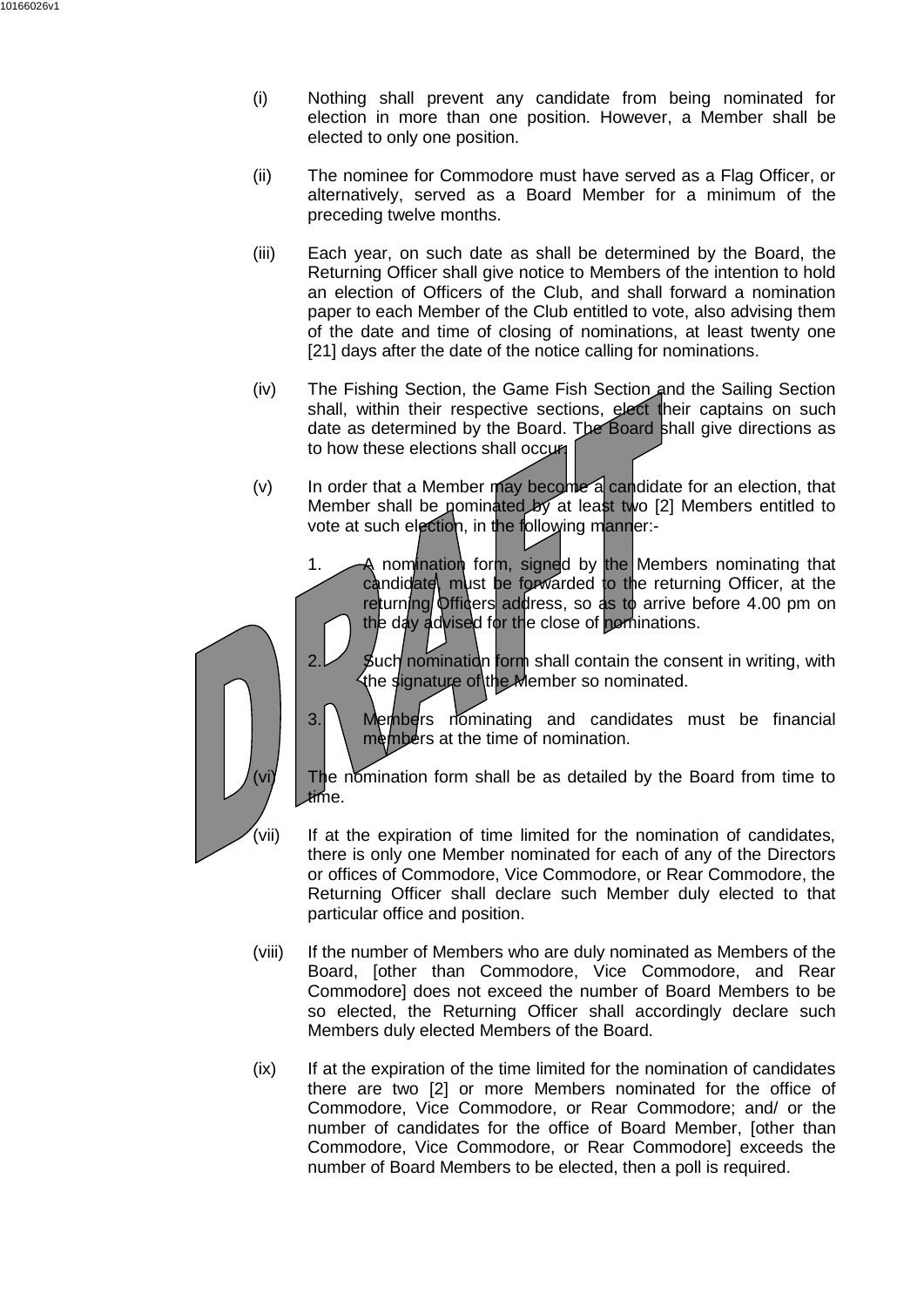- (x) When a poll is required the Returning Officer shall appoint a day, being not less than twenty one [21] days, or more than twenty eight [28] days from the day of nomination, on which the poll shall close, as hereafter provided, and the result of the election shall be ascertained. Every poll shall close at 4.00pm on the day so appointed.
- (xi) When a poll is required to be taken, the Returning Officer shall forthwith, after the day of the nomination, transmit by post, a voting paper to every financial Member entitled to vote at the election.
- (xii) The Returning Officer shall compile, or cause to be compiled, and shall sign an alphabetical list of all Members to whom voting papers shall have to be transmitted. Every voting paper transmitted to a Member entitled to vote, shall be accompanied by an unsealed envelope addressed to the Returning Officer, endorsed "Little Ship Club Queensland Squadron Voting Paper", and shall also be accompanied by a larger unsealed envelope addressed to "The Returning Officer Little Ship Club Queensland Squadron", into which the smaller envelope will be placed. A explanation of the voting procedure must accompany each Moting Paper.
- (xiii) The voter shall mark the voting paper against the name of the candidates for whom the voter wishes to vote, and then enclose the voting paper in the smaller envelope marked "Little Ship Club Queensland Squadron Voting Paper" and seal it. The voter shall then legibly print and sign his name on the inside of the flap of the larger envelope, then place the smaller voting paper envelope into the larger envelope, seal it, and post the larger envelope, with its enclosed voting paper envelope, back to the Returning Officer. A ballot paper shall be invalid should a voter fail to sign the inside flap of the larger envelope.



(xiv) Each candidate may appoint one Member to be that candidate's scrutineer at the place appointed for the examination of voting papers.

The Returning Officer shall on the day appointed for closing the poll, and at the Returning Officer's address in the presence of such candidates and scrutineers as may attend, proceed to examine and count the number of votes received by each candidate in each position for which a poll was required, and shall make out a written statement, signed by the Returning Officer, containing the numbers, in words as well as figures, of the votes cast for each candidate and shall at the same time declare the names of the candidates elected in each position for which an election was required. The Returning Officer shall certify to the Commodore by writing under the Returning Officer's hand, the names of the elected candidates and the date of the declaration of the result of the election. The candidate, or candidates, as the case may be, who secures, or secure, the greatest number of votes respectively for the various offices shall be deemed to be so elected. At the time of counting, the Returning Officer shall produce for the information of the scrutineers [if any] an alphabetical list, signed by the Returning Officer, of all Members to whom voting papers have been posted.

(xvi) At the examination of the voting papers, every voting paper which:-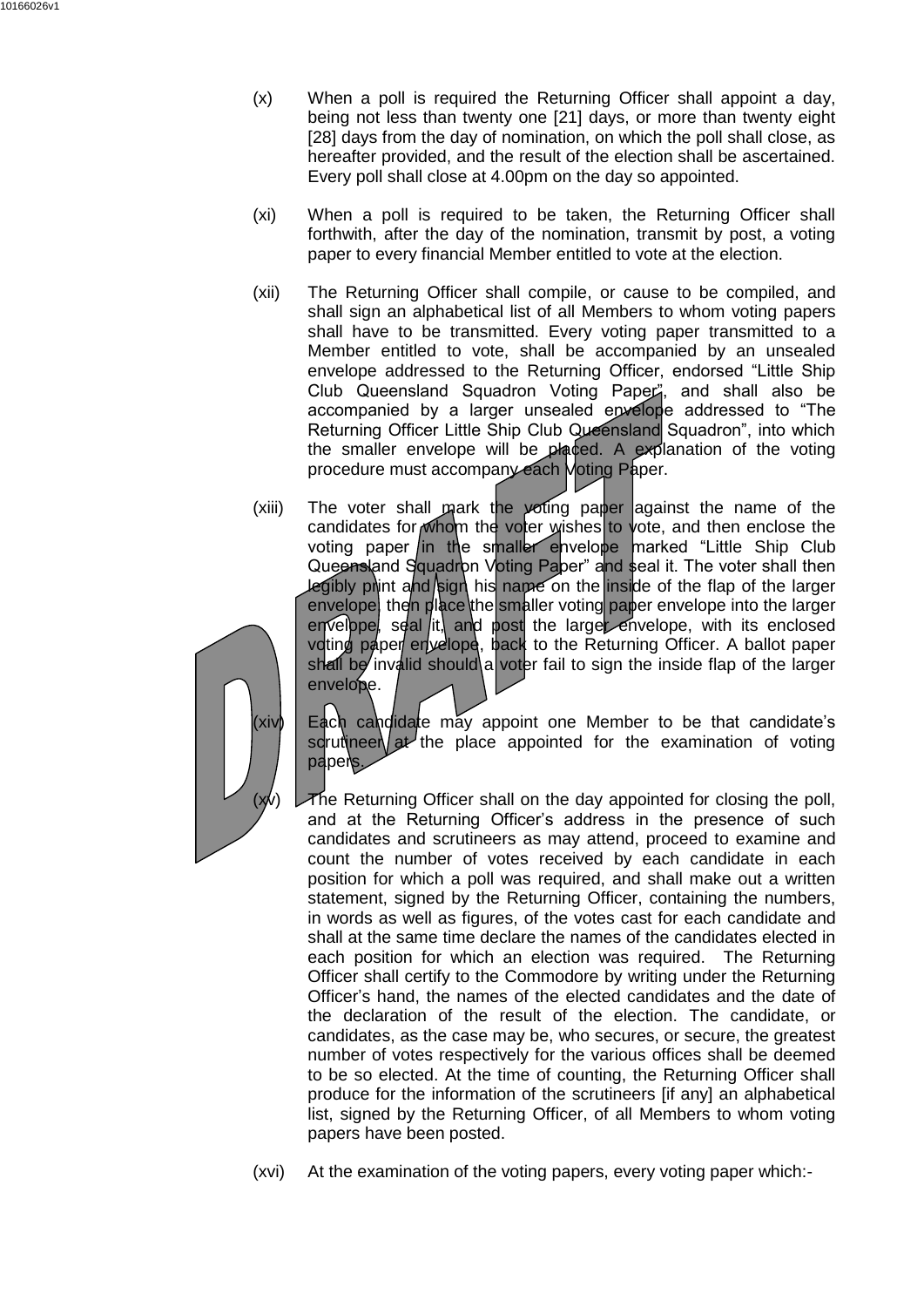- 1. Does not bear the initials of the Returning Officer; or
- 2. Was not signed by the voter; or is manifestly irregular; or
- 3. Contains a greater or lesser number of names marked thereon than the Members to be elected to the respective positions; or
- 4. Is so imperfectly executed that the intention of the voter cannot, with certainty, be ascertained;

shall be rejected.

- (xvii) Upon the examination of the voting papers, the Returning Officer shall make a check mark against the name of the respective voters upon the aforementioned alphabetical list.
- (xviii) If a Member nominated for election as Commodore, and also as Vice Commodore, has been elected Commodore, and only one other candidate has been nominated for both offices, then the last mentioned candidate shall be deemed to have been duly elected Vice Commodore; or, if there are two  $2$  of more such candidates, other than the Commodore, the candidate obtaining the greatest number of votes shall be deemed to be duly elected Vice Commodore. Similarly if a Member nominated for election as Vice Commodore, and also as Rear Commodore, has been elected Vice Commodore and only one other candidate has been nominated for both offices, then the last mentioned candidate shall be deemed to have been duly elected Rear Commodore or if there are two  $[2]$  or more such candidates other than the Vice Commodore, the candidate obtaining the greatest number of votes shall be deemed to be duly elected Rear Commodore.



(xix) Provided further that if any Member is elected as a Flag Officer and such Member is also nominated as a Board Member, the votes in respect of such Members nomination as one of the [4] Board members shall not be counted towards the election of the [4] Board members.

- (xx) If the number of votes for two [2] or more candidates for the same office is found to be equal, the Commodore shall decide, by the Commodore's casting vote, which shall be elected.
- (xxi) The Returning Officer shall, after declaring the result of the election, enclose in one packet, all the voting papers together with the alphabetical list of voters, signed by the Returning Officer and shall securely fasten and seal up the packet and endorse it when sealed with a concise description of the contents and the date of the closing of the poll. The Returning Officer shall also sign the endorsement and shall store the sealed packet in the Club's safe. The sealed packet shall be kept for twenty four [24] months, at the expiration of such period the Commodore shall cause the voting papers to be destroyed.
- (xxii) If any question, at any time, arises concerning the votes alleged to have been given at such election, the voting papers contained in such sealed packet shall be proof of such votes.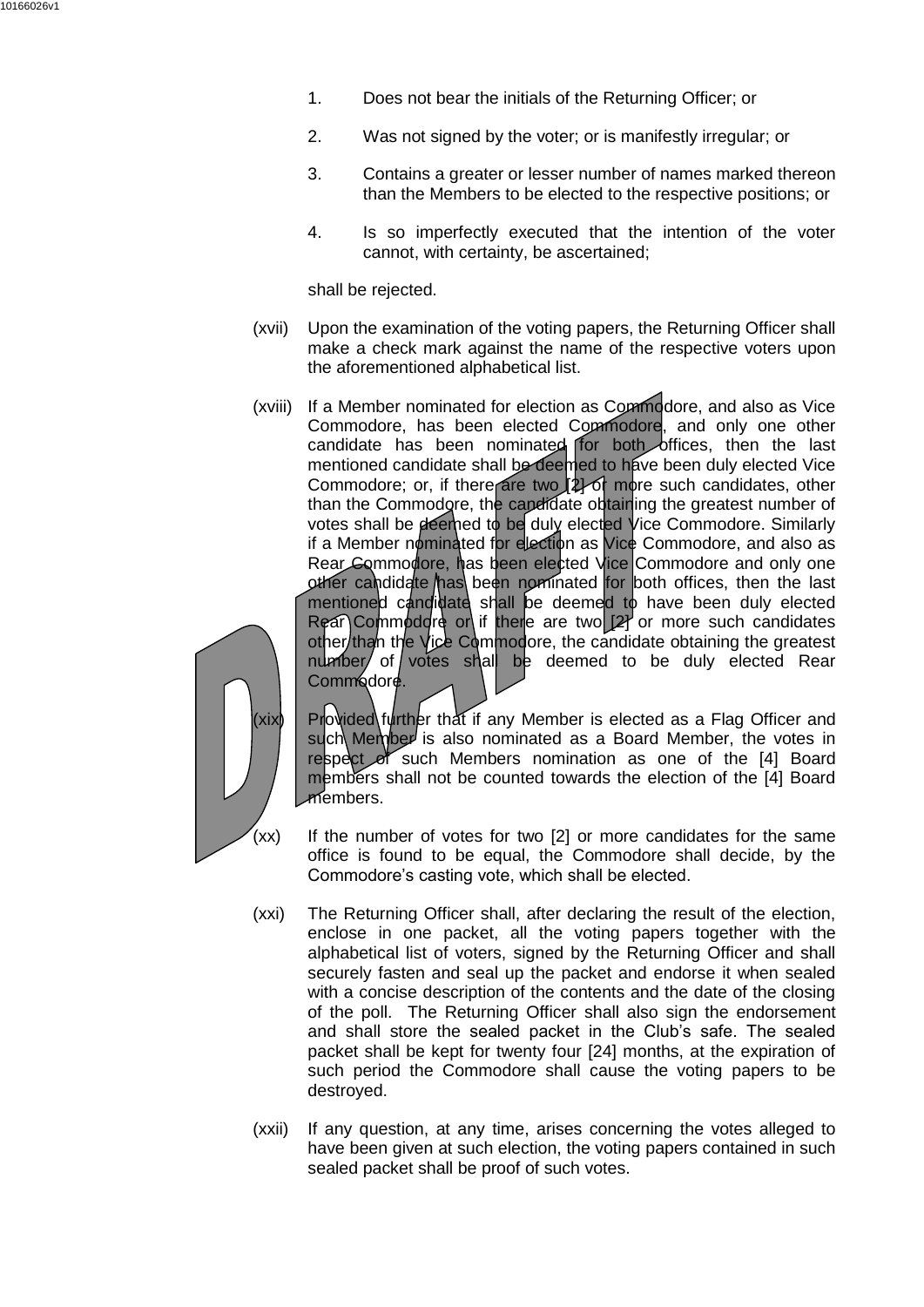## 12.4 **Casual Vacancies on the Board**

- (a) Any casual vacancy occurring on the Board shall be filled by the Board.
- (b) The person appointed to fill the casual vacancy shall have the balance of the term of the person who created the Casual Vacancy.

#### 12.5 **Removal of Director**

(a) The Club may, by special resolution at a general meeting, remove any Director before the expiration of that Member's period of office, and may, by simple majority, at the same meeting or any other meeting, appoint another Member as a replacement director. The Member so appointed shall have the balance of the term of the Director they replace.

#### 12.6 **Vacation of Officer**

- (a) The office of a Director shall become vacant if that Director:
	- (i) Ceases to be a Member of the Club, or ceases to be qualified to vote under this Constitution.
	- (ii) Resigns from the Board, by notice in writing, delivered to the secretary.
	- (iii) Is absent from two [2] consecutive meetings of the Board, without first advising the secretary and obtaining approval for leave from a majonity of other Members of the Board at the second consecutive meeting for which the Director is absent.

 $(iv)$  Holds any office of profit under the Club, or is employed by the Club.

# 12.7 **Qualification and Restriction on Directorship**

Each Director must satisty the following criteria to be eligible for election and to continue to serve as a Director of the Board:

(a) Be a Member of the Club in a category that entitles the Member to vote at General Meetings for no less than one year prior to the time of the nomination for Directorship; and

- (b) Be Member of the Club in a category that entitles the Member to vote at General Meetings at the time of the General Meeting at which the election is declared; and
- (c) Not be a paid employee of the Club; and
- (d) Not be an auditor of the Club or partner or employee of the auditor; and
- (e) Persons holding positions as Flag Officers and Section Captains must be boat owners at the time of election.

## 12.8 **Term of office**

Subject to this Constitution:

(a) The Directors shall hold office for a term of two (2) years.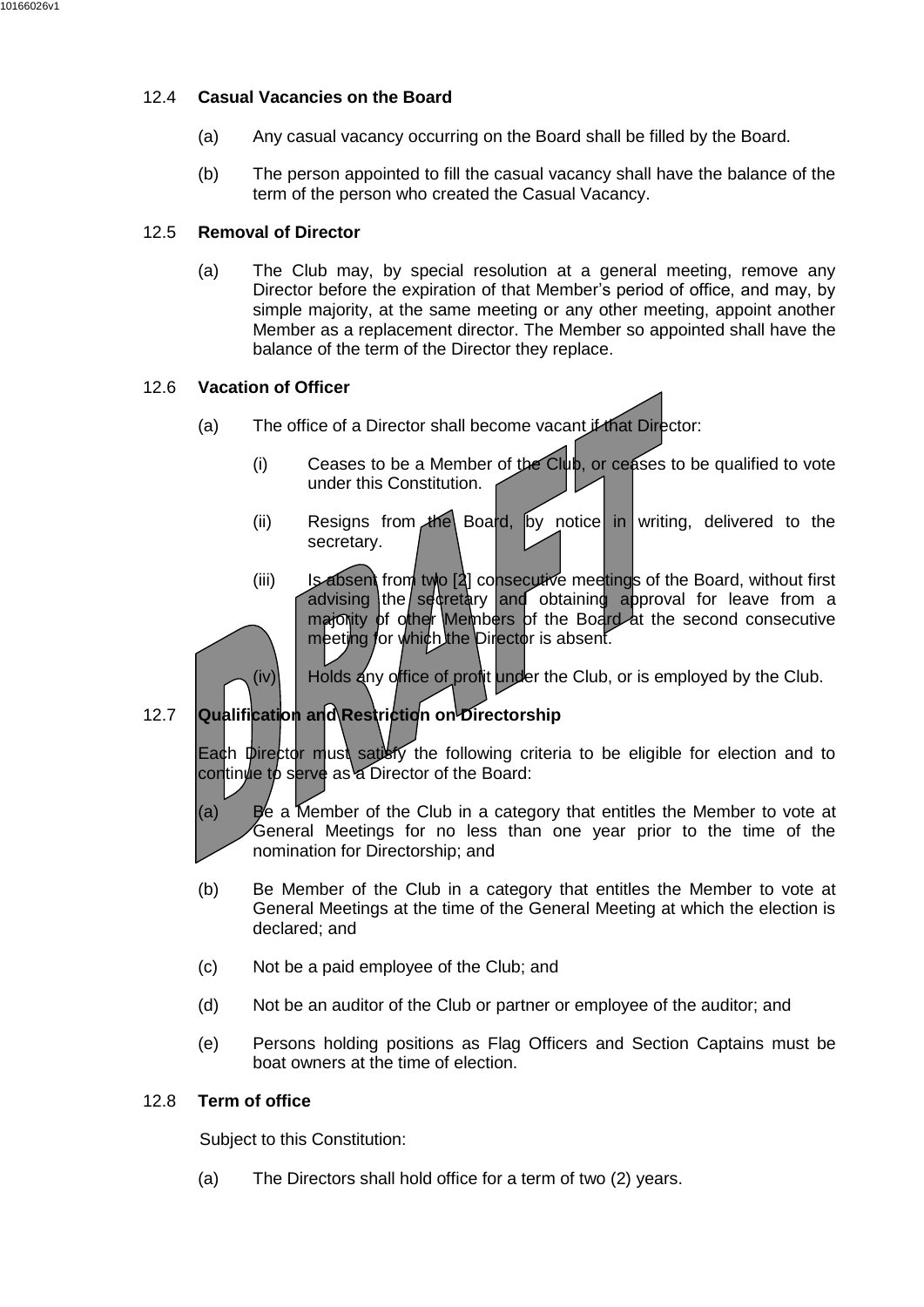(b) Directors must retire at the end of the Annual General Meeting in the last year of their two (2) year term and subject to the maximum term shall be eligible for re-election.

## 12.9 **Proceedings of Directors**

- (a) The Directors shall meet together for the dispatch of business and adjourn and otherwise regulate their meetings as they think fit.
- (b) The contemporaneous linking together by telephone or other electronic means of a number of the Directors sufficient to constitute a quorum, and so constitutes a meeting of the Directors and all the provisions in this Constitution relating to meetings of the Directors apply, so far as they can and with such changes as are necessary, to meetings of the Directors by telephone or other electronic means.

## 12.10 **Interested Directors**

- (a) A Director who is in any way interested in any contract or arrangement or proposed contract or arrangement with the Club:
	- (i) will not be counted in determining whether or not there is a quorum present at any meeting of Directors considering that contract or arrangement or proposed contract or arrangement,
	- (ii) may not vote in respect of, or in respect of any matter arising out of, the contract or arrangement or proposed contract or arrangement; and

(iii)  $\parallel$  may not sign or countersign any document relating to that contract or arrangement or proposed contract or arrangement the Club may execute.

# 12.11 **Notice of meetings of Directors**

(a)  $\vert$  Subject to this Constitution, notice of a meeting of Directors must be given to each person who at the time of the meeting is a Director, other than a Director on leave of absence approved by the Directors.

A notice of a meeting of Directors:

- (i) must specify the time and place of the meeting;
- (ii) state the nature of the business to be transacted at the meeting;
- (iii) may be given immediately before the meeting;
- (iv) may be given in person or by post, or by telephone, fax, email or other electronic means; and
- (c) A Director may waive notice of any meeting of Directors by notifying the Club to that effect in person or by post, or by telephone, fax or other electronic means.

## 12.12 **Quorum at meetings of directors**

(a) No business may be transacted at a meeting of Directors unless a quorum of Directors is present at the time the business is dealt with.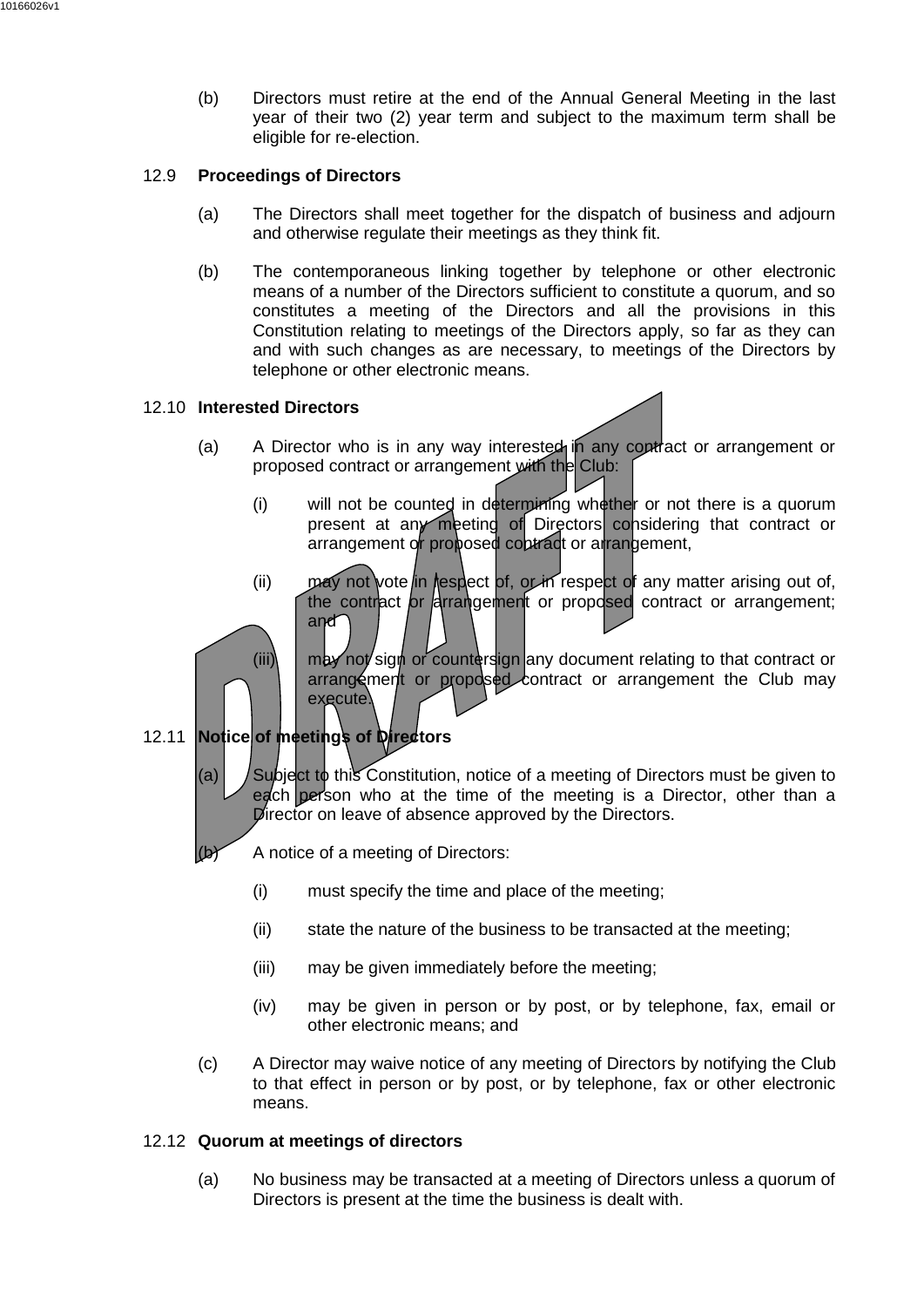- (b) A quorum consists of four [4] Directors eligible to vote on a matter.
- (c) If the number of Directors in office at any time is not sufficient to constitute a quorum at a meeting of Directors or is less than the minimum number of Directors fixed under this Constitution, the remaining Director or Directors must act as soon as possible:
	- (i) to increase the number of Directors to a number sufficient to constitute a quorum and to satisfy the minimum number of Directors required under this Constitution; and
	- (ii) to convene a general meeting of the Club for that purpose; and
	- (iii) until that has happened, must only act if and to the extent that there is an emergency requiring them to act.
- (d) The non-receipt of notice of a meeting of Directors by or a failure to give notice of a meeting of Directors to a Director does not invalidate any act, matter or thing done or resolution passed at the meeting if:
	- (i) the non-receipt or failure occurred by accident or error; or
	- (ii) before or after the meeting, the Director:
		- has waived or waives notice of that meeting under clause  $12.11(c)$ ;/ $\delta r$
		- 2.  $\parallel$  has notified or notifies the Club of his or her agreement to that act, matter, thing or resolution personally or by post or by telephone, fax or other electronic means; or
	- the Director attended the meeting without such notice.
- 12.13 **Chairman of Directors**

(a)  $\vee$  A Chairman of Directors shall be the Commodore.

- (b) The Chairman of Directors must preside as chairman at each meeting of Directors.
- (c) If at a meeting of Directors:
	- (i) there is no Chairman of Directors; or
	- (ii) the Chairman of Directors is not present within 15 minutes after the time appointed for the holding of the meeting; or
	- (iii) the Chairman of Directors is not willing to act as chairman of the Meeting;

then the Directors may choose one of their number to be Chairperson of the meeting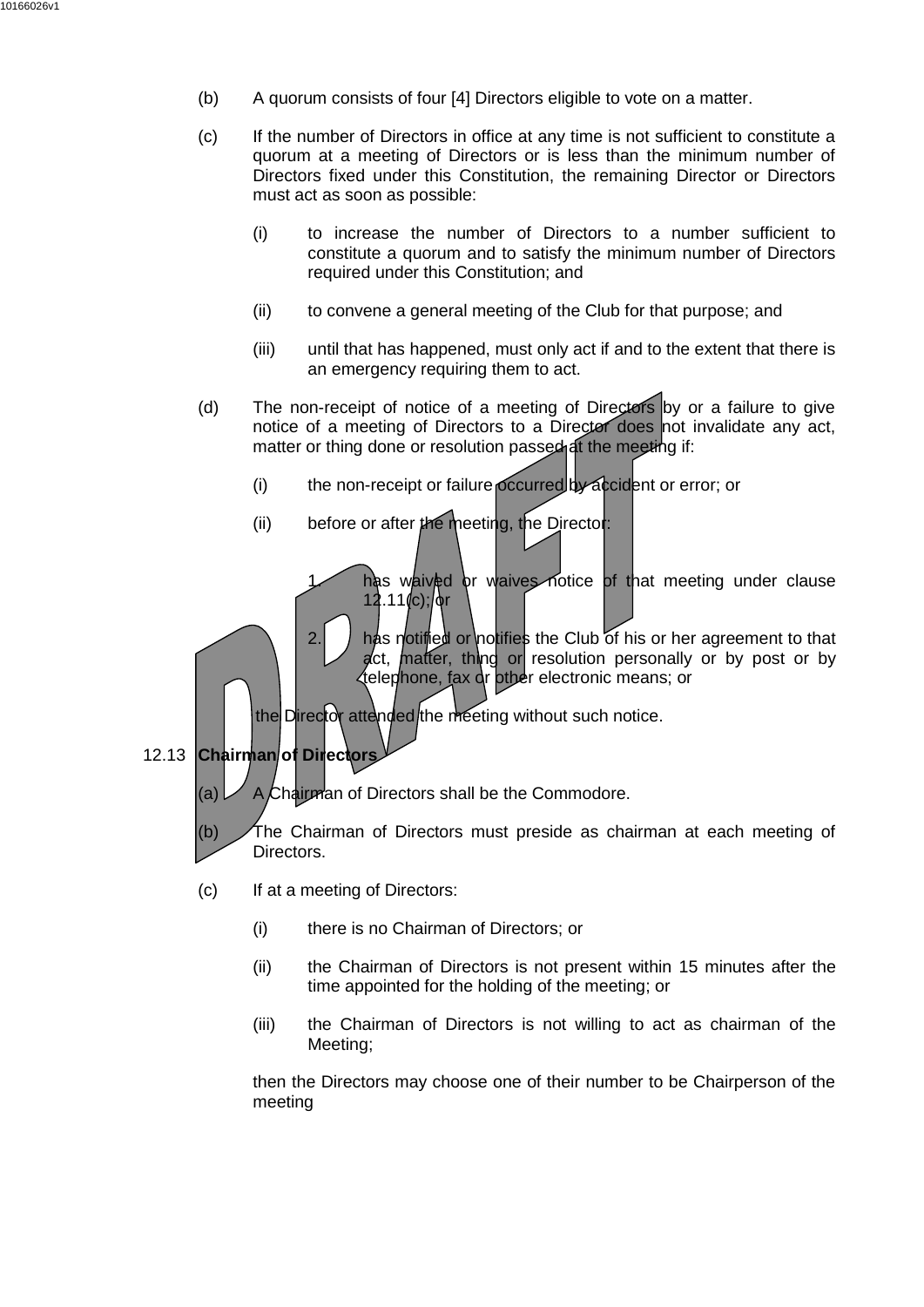## 12.14 **Decisions of Directors**

- (a) Questions arising at a meeting of Directors are to be decided by a simple majority of votes cast by the Directors present and any such decision is for all purposes a decision of all the Directors.
- (b) In the case of an equality of votes upon any proposed resolution:
	- (i) the Chairman of the meeting will not have a second or casting vote; and
	- (ii) the proposed resolution is to be taken as having been lost.

## 12.15 **Delegation to individual Directors**

- (a) The Directors may delegate any of their powers to one Director.
- (b) A Director to whom any powers have been so delegated must exercise the powers delegated in accordance with any directions of the Directors.

#### <span id="page-22-0"></span>**13 TRANSITIONAL PROVISIONS**

- (a) The Commodore, Vice-Commodore and Rear Commodore positions shall be declared vacant and shall be subject to election at the Annual General Meeting in 2022.
- (b) The positions of the four  $[4]$  Board Members shall be declared vacant and shall be subject to election at the Annual General Meeting in 2023.

## <span id="page-22-1"></span>**14 PATRON**

The Patron, shall be the Senior Naval Officer commanding South East Queensland, who, subject to the requirements of the Royal Australian Navy, shall be invited to accept the position of Patron by the Board, from time to time, and their appointment shall be affirmed at each Annual General Meeting.

## <span id="page-22-2"></span>**15 MEETINGS**

## 15.1 **Annual General Meeting**

The Annual General Meeting of the Club shall be held no later than 30 November in each year.

#### 15.2 **General meetings**

- (a) All meetings of Members other than the Annual General Meeting shall be General Meetings.
- (b) A General Meeting shall be convened by:
	- (i) the Chairman's own volition and direction; or
	- (ii) upon receiving instructions to do so from at least four Members of the Board of Directors; or
	- (iii) receiving a written requisition from no less than five percent (5%) of Members entitled to vote stating reasons for and business of the proposed meeting. The written requisition shall clearly state the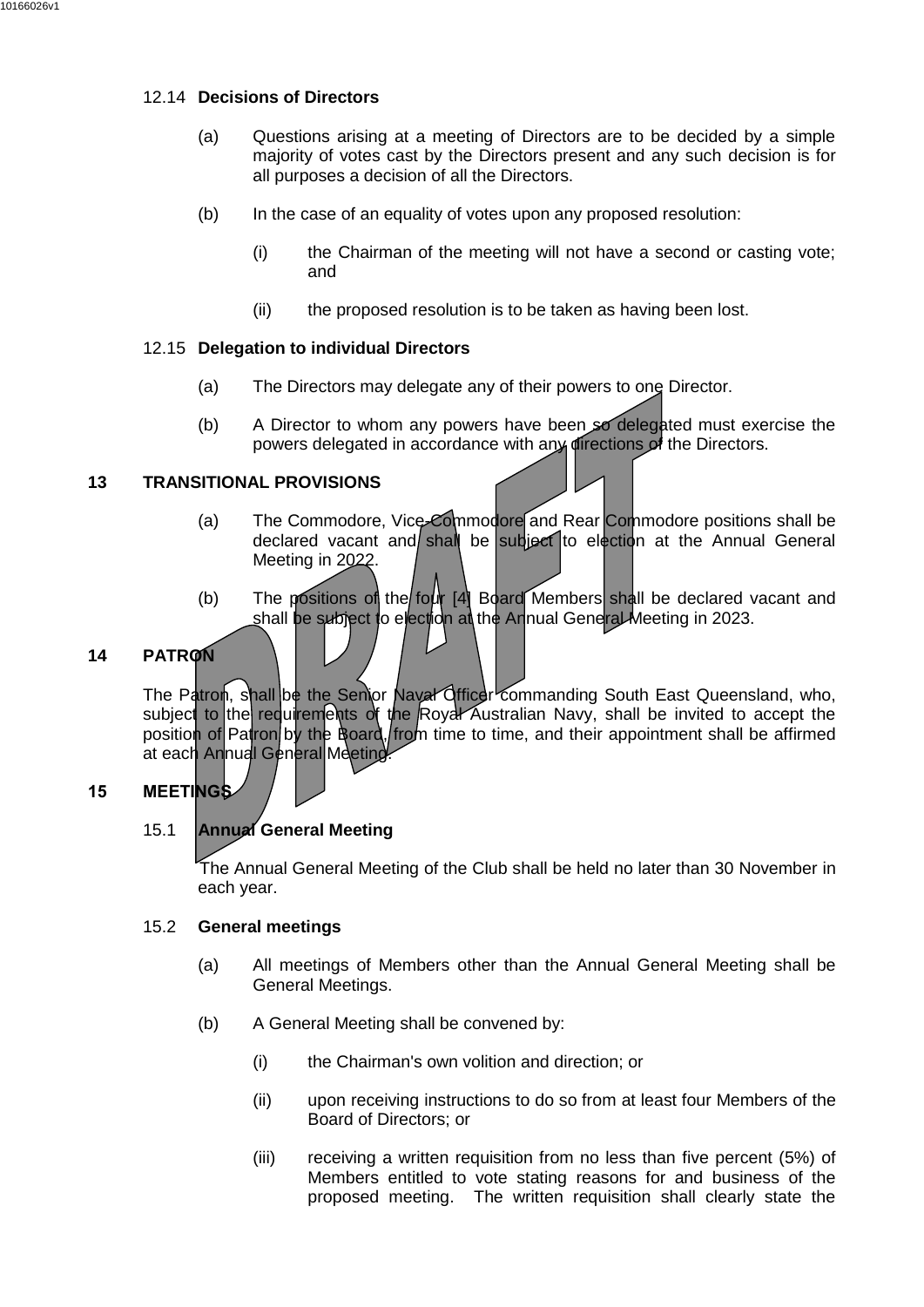reasons why such General Meeting is being convened and the nature of the business to be transacted. Prior to calling the meeting, the Board of Directors shall meet with a representative or representatives of those Members requesting the meeting to attempt to resolve the matters in issue prior to the calling of the meeting.

(c) A General Meeting shall be held at the Premises or elsewhere as determined by the Board of Directors at such time and place as the Board of Directors shall determine.

#### 15.3 **Notice of meeting**

- (a) Subject to the provisions of the Act relating to special resolution and agreements for shorter notice, 14 days' notice shall be given of any meeting of the Club specifying the place, the day and the hour of the meeting, the general nature of the business to be transacted and be given to such persons as are entitled to receive such notices from the Club.
- (b) The Patron, the Directors and the Members entitled to vote shall be entitled to receive notice of any meeting of the Club and to attend such meeting.
- (c) Notice may be given by the Club to the intended recipient by:
	- (i) advertising on the notice boards of all of the licensed premises of the Club and placing notice on the Club's website and Facebook page; or
	- (ii) sending it by post to the intended recipient's registered address; or

(iii)  $\parallel$  sending it by email to the intended recipient's email address; or

- $(iv)$  by any other means authorised by the Law.
- (d) The non-receipt of notice of a meeting by the Patron, any Member, shall not invalidate the prodeedings at any meeting.
- 15.4 **Business**

A Member is entitled to give notice in writing to the Directors of any business for consideration at the next Annual General Meeting or General Meeting of the Club. Such notice must be given at least twenty-eight (28) days prior to the date of that meeting. Such business shall be only discussed at the discretion of the Board of Directors.

## 15.5 **Business of Annual General Meeting**

The business of the Annual General Meeting shall include inter alia:

- (a) To receive reports from the Board of Directors;
- (b) To receive and consider the financial statements and the report of the auditor;
- (c) To receive and consider the reports of any Committees as directed by the Board of Directors;
- (d) To elect Directors;
- (e) To appoint an auditor as and when required by the Act;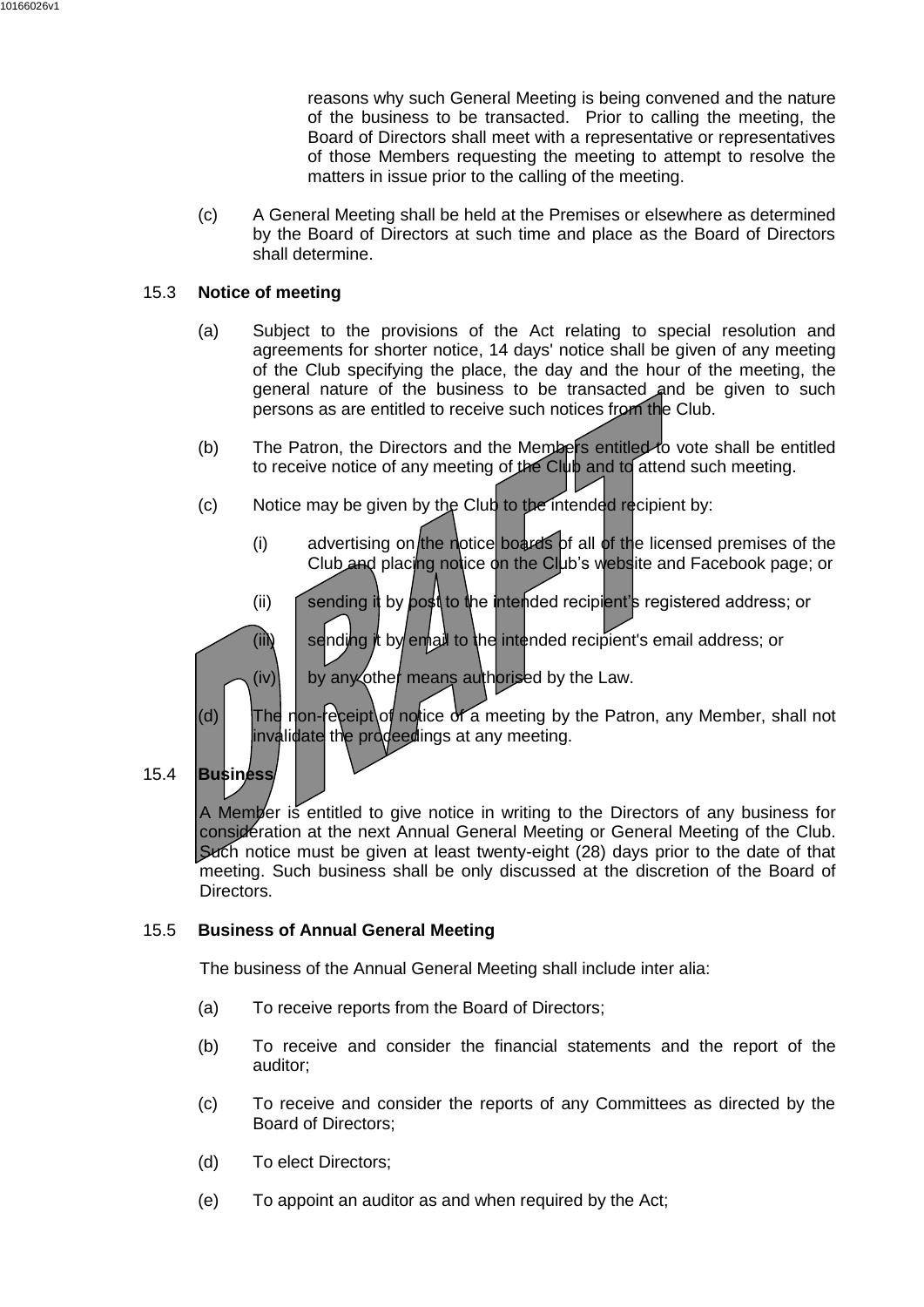- (f) To vote on any nominee for election as a Honorary Life Member; and
- (g) To deal with any other business approved by the Board of Directors;

The agenda for any meeting shall be prepared and approved by the Board of Directors.

#### 15.6 **Special Resolutions**

Subject to the provisions of the Law relating to Special Resolutions, (which require the giving of not less than twenty one (21) days' notice, a special general meeting may be convened and notice given, specifying the place, the day, and the hour of the meeting, and an agenda of the general nature of that business, plus specific detail of a special resolution, which shall be given to those Members entitled to receive notices of General Meeting from the Club.

#### 15.7 **Quorum**

- (a) The quorum for the Annual General Meeting shall be a number equal to twice the number of Directors plus one (1)
- (b) At a General Meeting called by the Board of Directors a quorum shall be the number equal to twice the number of Directors plus one (1).
- (c) At a General Meeting requisitioned by the Members, the number of Members required to constitute a quorum shall be 20% of the Members of the Club entitled to vote at meetings of the Club.
- (d) No business shall be tradsacted at any General Meeting unless a quorum of Members is present at the time when the meeting proceeds to business. For the purposes of this Rule "Member" includes a person attending by proxy.
- (e) I If within half an hour from the time appointed for the commencement of a General Meeting a guorum is not present, the meeting, if convened upon the requisition of Members, shall lapse. In any other case it shall stand adjourned to the same day in the next week at the same time and place, or to such other day and at such other time and place as the Board of Directors may determine.

#### 15.8 **Adjournment of General Meeting**

The Chairperson may, with the consent of any meeting at which a quorum is present (and shall if so directed by the meeting), adjourn the meeting from time to time and from place to place, but no business shall be transacted at any adjourned meeting other than the business left unfinished at the meeting from which the adjournment took place. When a meeting is adjourned for thirty days or more, notice of the adjourned meeting shall be given as in the case of an original meeting. It shall not be necessary to give any notice of an adjournment or of the business to be transacted at an adjourned meeting.

#### 15.9 **Proxies**

- (a) A Member, entitled to attend and vote at a General Meeting shall be entitled to appoint another Member as a proxy to attend and to vote instead of that Member.
- (b) The instrument appointing a proxy shall be in writing and signed by the Member.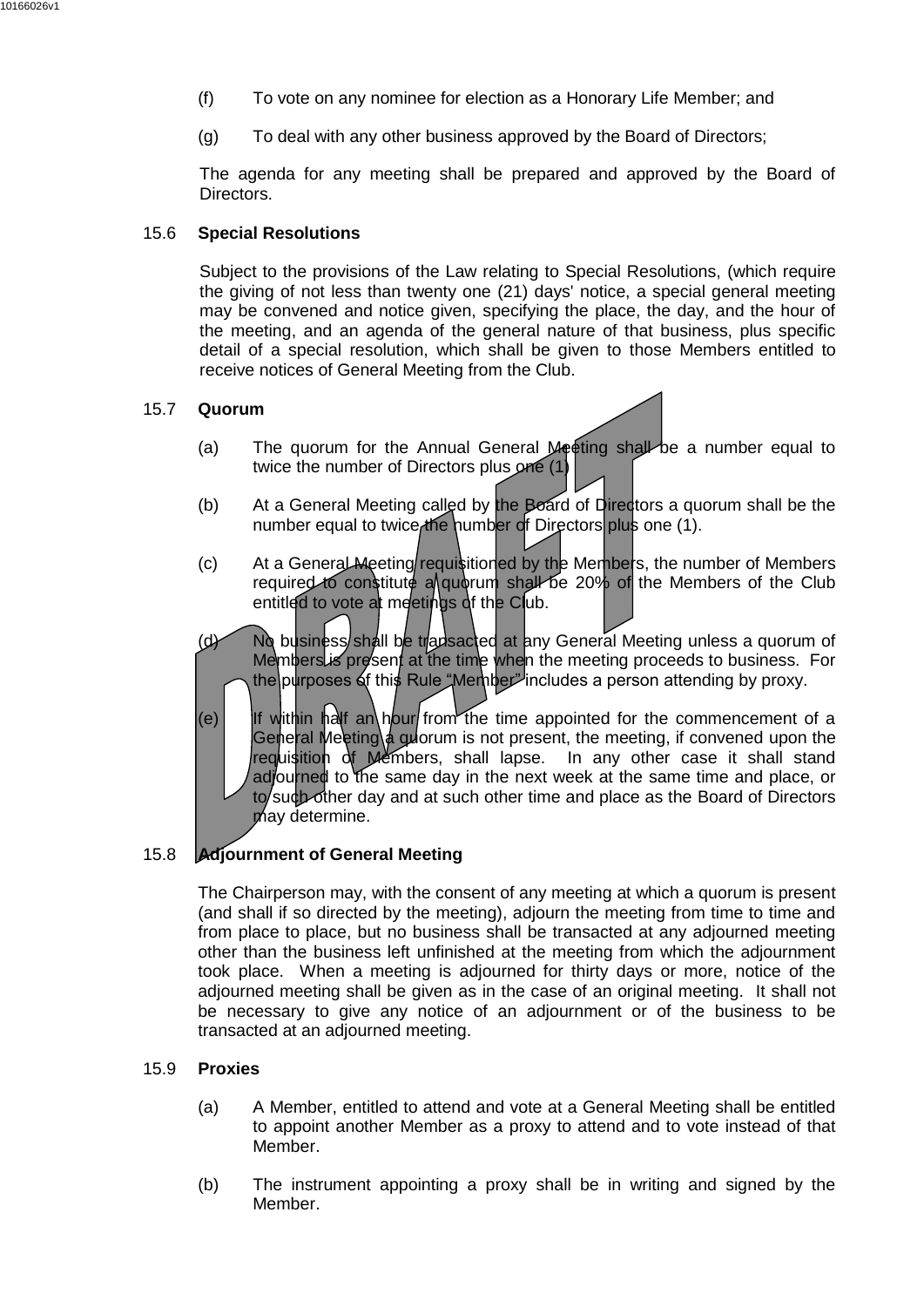- (c) The instrument appointing a proxy shall be deemed to confer authority to demand or join in demanding a poll.
- (d) Subject to the Corporations Law, the instrument appointing a proxy shall be deposited by original or email at such place in the State as is specified for that purpose in the notice convening the meeting (or if no such place is specified, at the Office) 72 hours prior to the time for holding the meeting or adjourned meeting at which the person named in the instrument proposes to vote and in default, the instrument of proxy shall not be treated as valid.
- (e) Every instrument of proxy shall be in or to the effect of the form in Schedule 1 or in such form acceptable to the Club generally or in a particular case.

#### <span id="page-25-0"></span>**16 FINANCIAL YEAR**

The financial year of the Club shall commence on the 1<sup>st</sup> day of July in each year and shall end of the  $30<sup>th</sup>$  day of June in that year.

#### <span id="page-25-1"></span>**17 MINUTES AND RECORDS**

#### 17.1 **Books and records**

The Directors shall keep and maintain all books and records required by the Act and locate them at the Club's registered office or the Club's Premises.

#### 17.2 **Minutes**

The Minutes shall record:

- (a) All proceedings of meetings of the Club and of all proceedings of meetings of the Directors and shall be duly entered in records maintained for the purpose as required by this Constitution and the Act;
- $(b)$  The Directors shall enter in the minutes of:

(i)  $\left| \right|$  all appointments of officer bearers,

- $(h)$  names of Members or Directors present at all meetings of the Club and the Board,
- (iii) all proceedings of all meetings of the Club and of the Directors,
- (iv) and such minutes shall be approved by the Chairman of the meeting at which the proceedings were held.
- (c) The record of attendance of Directors at meetings shall be published annually in the report of the Directors to the Club at the Annual General Meeting.

## <span id="page-25-2"></span>**18 ACCOUNTS AND AUDITS**

#### 18.1 **Auditor**

An auditor shall be appointed by the Club and shall perform his or their duties as regulated by the Act or any resolution of the Club.

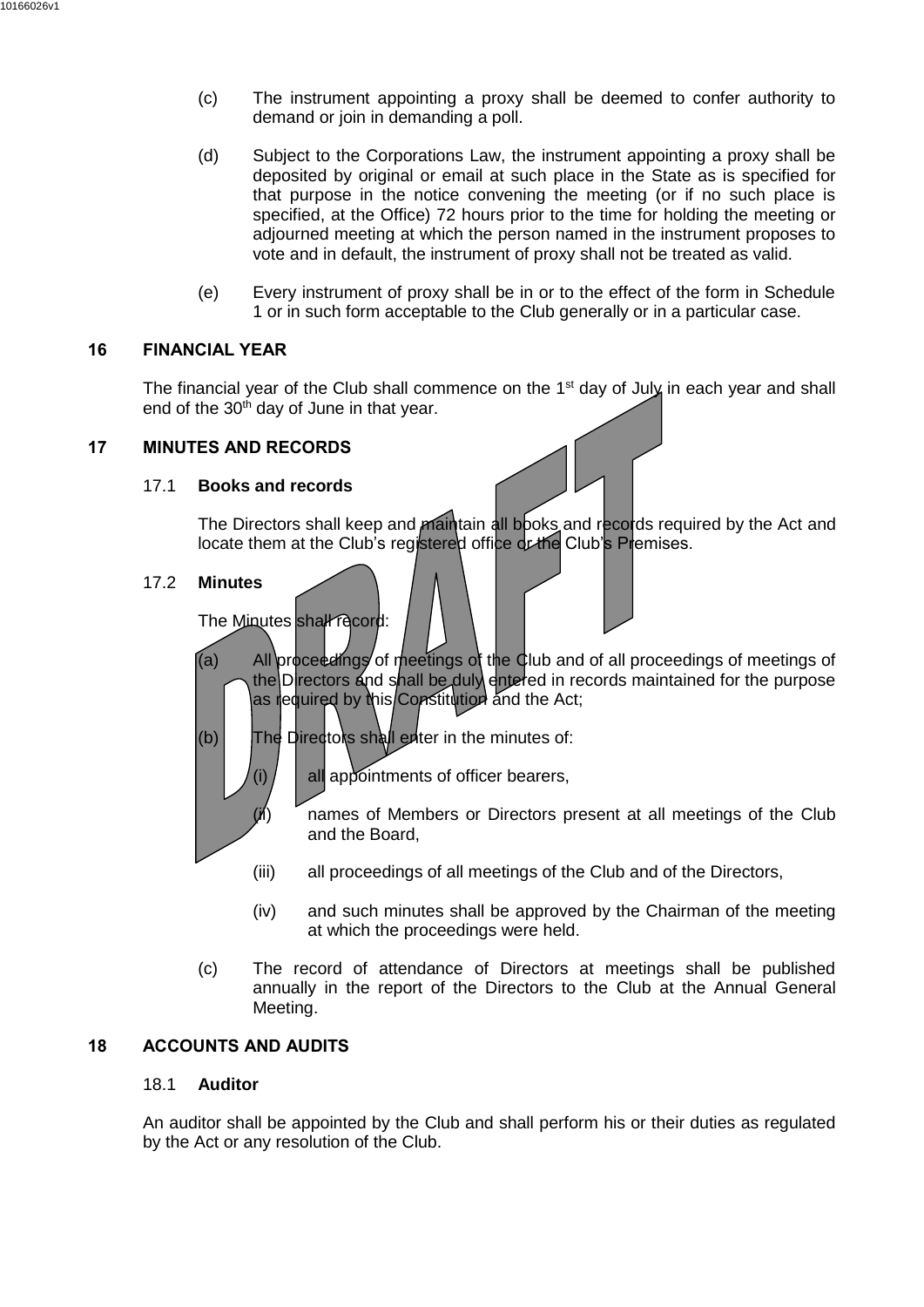## 18.2 **Records**

- (a) The Board of Directors shall cause to be kept such accounting or other records as will clearly explain the transactions and financial position of the Club and enable true and fair statement of financial performance and statement of financial position and any documents required by law to be attached thereto to be prepared from time to time and shall cause those records to be kept in such manner as to enable them to be properly audited.
- (b) The Board of Directors shall at the Annual General Meeting put before the Club a statement of financial performance and statement of financial position for the period since the preceding accounts made up to date for the financial year.

## 18.3 **Location of Records**

The said records shall be kept at the registered office of the Club or at such other place as the Board of Directors think fit and shall at all times be open for inspection by the persons authorised herein.

## 18.4 **Inspection of Records**

Subject to the Act, the Board of Directors shall from time to time determine such time and place and under what conditions the accounting and other records of the Club shall be open to the inspection of any Director, Member or Affiliate or their Representative or advisors. The Board of Directors shall have unfettered right to decline access to any book or document of the Club to any other person except as required by the Act or authorised by the Board of Directors or by the Club.

# 18.5 **People entitled to receive accounts**

A copy of the statement of financial performance and statement of financial position (including every document required by law to be attached thereto) which is to be put before the Club accompanied by a copy of the auditor's report thereon shall, not less than 14 days before the date of the meeting, be made available to every person entitled to receive notice of meetings of the Club.

## 18.6 **Bank Signatories**

The Club's Bank accounts shall be operated by the Commodore, Vice Commodore, Rear Commodore, the Secretary and Treasurer and Directors at the discretion of the Board. Two signatures shall be required and will normally be, the Commodore with the Treasurer co-signing, however, should the Commodore be unavailable the Vice Commodore shall sign, and if both are unavailable the Rear Commodore shall sign, and if the Rear Commodore is not available the Secretary shall sign and if the Secretary is not available, the Director selected at the discretion of the Board. If the Treasurer advises in writing that they are unavailable to sign, the Secretary shall sign in their place.

## <span id="page-26-0"></span>18.7 **Bank Account**

- (a) The funds of the Club shall be lodged in a bank approved by the Board, and all cheques shall be signed in accord with the determination of the Board.
- (b) Cheques, money orders, or other instruments lodged for collection only on the Club bank account, may be endorsed by such person approved by the Board.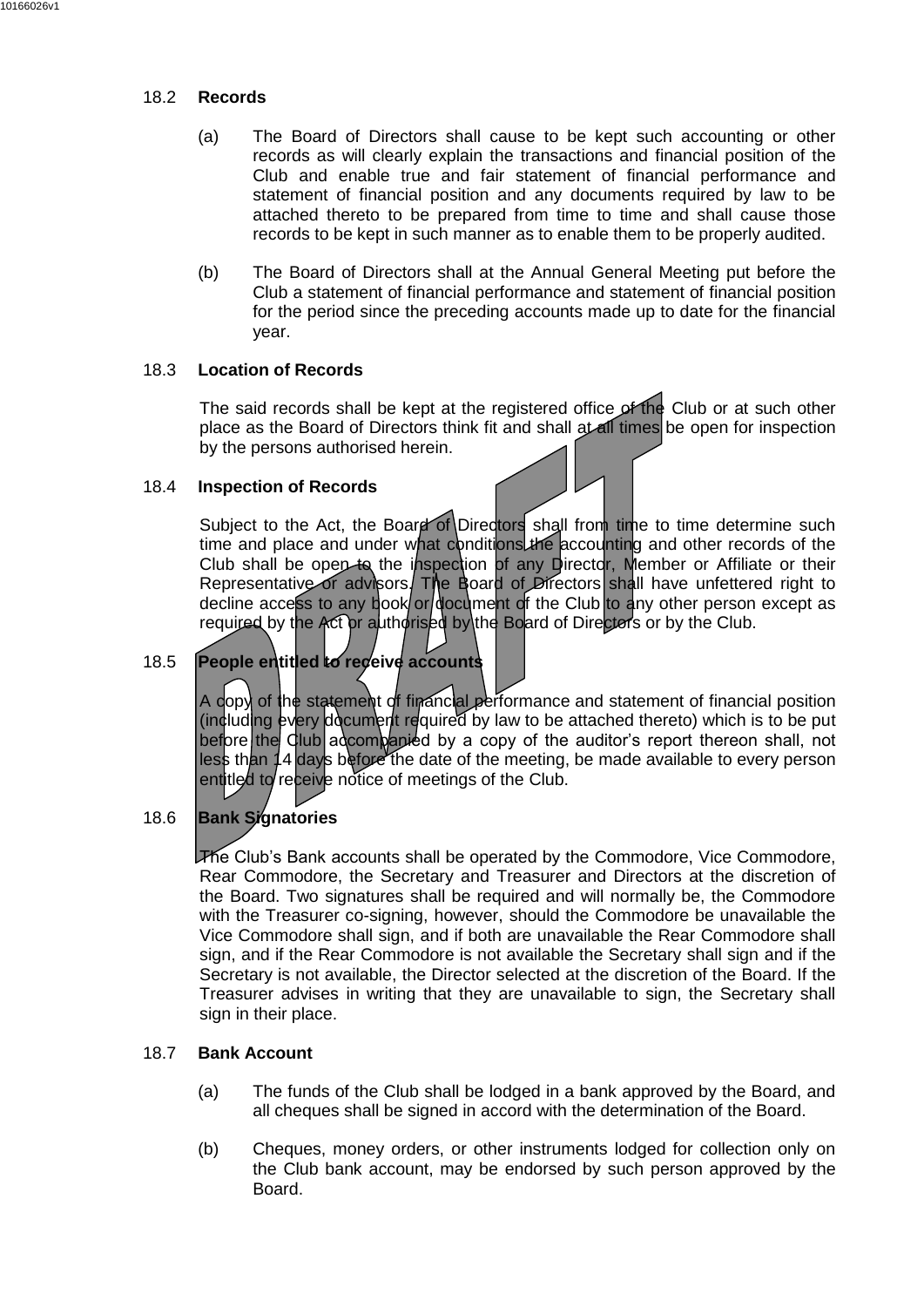- (c) All payments from the funds of the Club shall be authorised by the Board. The Board may receive from the Club's bank, or banker for the time being, the cheques drawn by the Club on any of its accounts with the said bank or banker, and may release and indemnify the said bank or banker from and against all claims, actions, suit or demands whatsoever which may be brought against the said bank or banker, arising directly or indirectly out of the said cheques, or the surrender thereof to the Club.
- (d) The provisions of sub-clause [18.7\(a\)](#page-26-0) shall apply for computer banking via the internet, wherever the bank's and the Club's responsibilities are involved

## <span id="page-27-0"></span>**19 RESERVE POWER OF MEMBERS**

The Board of the Club shall not do any of the things set out in schedule 3 without first having the action approved by a special resolution of Members at a General Meeting.

#### <span id="page-27-1"></span>**20 SECRETARY**

- 20.1 The Board shall appoint a person to act as the Club's Secretary who shall be responsible for all matters appropriately delegated by the Board and in compliance with all of the requirements of the Act.
- 20.2 The Secretary will undertake such tasks as required by the Act, as directed by the Board and as set out in the position description for the role.
- 20.3 The Secretary shall maintain a register of reciprocal clubs which shall be kept on the premises.

## <span id="page-27-2"></span>**21 SOLICITOR**

The Board shall have the power to appoint an Honorary Solicitor, and obtain legal advice and assistance, and pay such fees as may be deemed necessary by the Board, from time to time

# <span id="page-27-3"></span>**22 INDEMNITY AND INSURANCE**

- 22.1 The Club/shall indemnify to the full extent permitted by law all Directors and Officers from or against all actions, suits, claims and demands including costs for any acts or omissións (excluding criminal acts) done or performed in good faith in the performance of his/her duties.
- 22.2 The Directors may, to the fullest extent permitted by law:
	- (a) Purchase and maintain insurance; or
	- (b) Pay or agree to pay a premium for insurance for any persons to whom this rule applies against all liability incurred by the person as a Director or as an Officer of the Club or of a related body corporate including but not limited to a liability for negligence and/or for reasonable costs and expenses incurred in defending claims or proceedings, whether civil or criminal whatever their outcome.

#### <span id="page-27-4"></span>**23 BY LAWS**

The Board of Directors may make such rules, regulations and by-laws not inconsistent with this Constitution as may be considered necessary for the proper conduct of its business and not inconsistent with the intent of this Constitution and may from time to time repeal, amend or alter the same.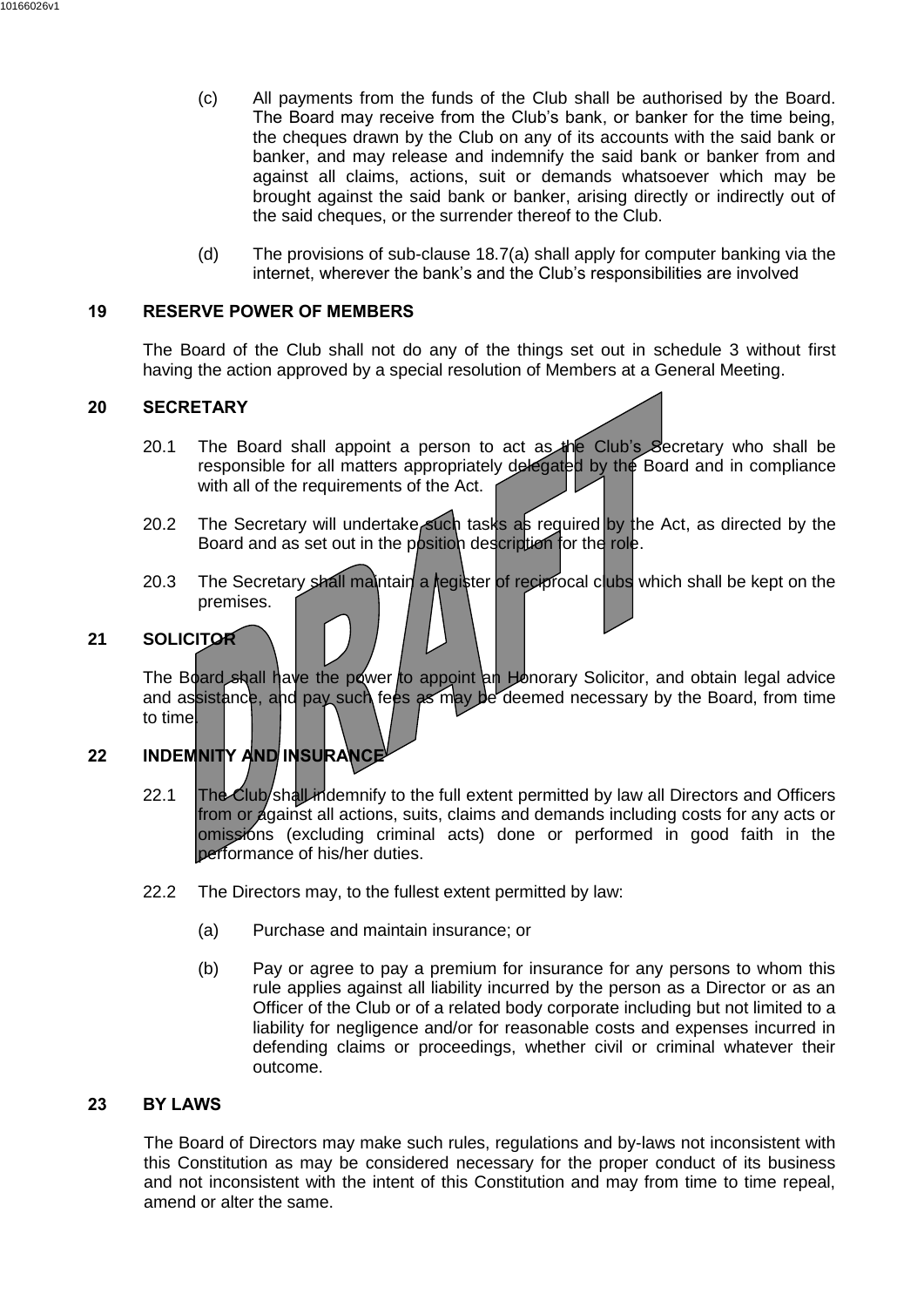# <span id="page-28-0"></span>**24 AMENDMENTS TO CONSTITUTION**

The Members may by Special Resolution and subject to the Act amend any of the provisions of the Constitution.

## <span id="page-28-4"></span><span id="page-28-1"></span>**25 DISTRIBUTION OF PROFITS**

## 25.1 **No distribution of profits**

- (a) The income and property of the Club must be applied solely towards the promotion of the objects of the Club set out in this Constitution and no portion of the income or property is to be paid or transferred, directly or indirectly, by way of dividend, bonus or otherwise by way of profit to the Members of the Club.
- (b) The Club Limited by Guarantee will be prohibited from making any distribution, whether money, property or otherwise to its Members.

## <span id="page-28-2"></span>**26 WINDING UP**

If upon the winding up or dissolution of the company there remains, after satisfaction of all its debts and liabilities, any property whatsoever, it must not be paid to or distributed amongst the Members of the company but must be given or transferred to some other institution or institutions having objects similar to the objects of the company, and which prohibit the distribution of its or their income and property among its or their Members to an extent at least as great as is imposed on the company under clause [25.1,](#page-28-4) such institution or institutions to be determined by the Members at or before the time of dissolution and in default thereof by the Chief Justice of the Supreme Court of Queensland or another Judge of that Court who has of acquires jurisdiction in the matter, and if and so far as effect cannot be given to the above provision then to some charitable object.

# <span id="page-28-3"></span>**27 SECTIONS**

- 27.1 To advance the special interests of Members, or groups of Members, being interests not inconsistent with the objects of the Club, the Board will create Sections.
- 27.2 Until such time as otherwise determined by the Club, with a special resolution put to the Members by the Board at a general meeting, the sections of the Club shall be  $-$ 
	- (a) the Fishing Section;
	- (b) the Game Fishing Section; and
	- (c) the Sailing Section.

These Sections shall hold their meetings, and election of captains, each year as directed by the Board.

- 27.3 The Little Ship Game Fish Section may also be known, for reasons of identity within the game fish fraternity, as the Little Ship Game Fish Club, but shall still, for all intents and purposes, be a section of the Club and shall be bound by this Constitution.
- 27.4 All such Sections shall:-
	- (a) Admit to Membership those persons who are already Members of the Club who wish to be Members of the Section.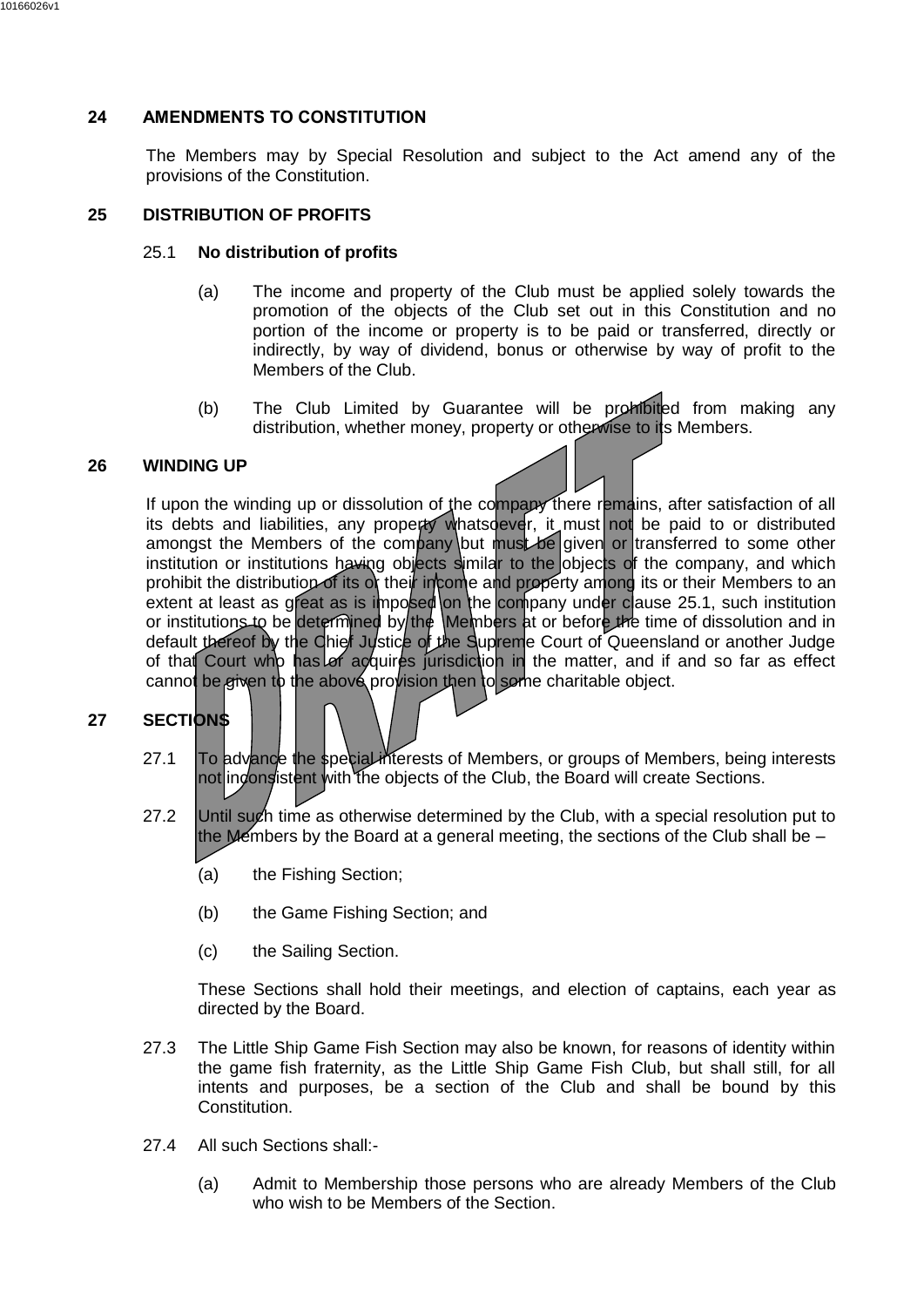- (b) Report all activities to the Board at monthly Board meetings.
- (c) The submission of an annual budget is required in February each year.
- (d) Confine themselves to the activities their title suggests, and shall carry out these activities with all due care and diligence.
- (e) Not conduct or operate separate bank accounts. All funds shall be accounted for in the accounts of the Club.

# <span id="page-29-0"></span>**28 STANDING COMMITTEES AND AD-HOC COMMITTEES**

- (a) Standing committees shall be as follows:-
	- (i) Planning and Finance Committee.
	- (ii) Building and Grounds Committee
	- (iii) House and Socials Committee
	- (iv) Bay Outings Committee
	- (v) Membership Committee
	- (vi) Naval Liaison and Protocol Committee
	- (vii) Communications Committee
	- (viii) Honorary Life Members Committee



- $(ix)$  The chairpersons of each standing committee and section will report to the Board monthly.
- $(x)$  Chairpersons shall coordinate contact with the manager, through the Commodore, to ensure there is no conflict of interest in Club business or functions, socials, building programs, maintenance, meetings etc., and in all things in which the manager and his staff will be involved.
- (xi) The Commodore is automatically a Member of all committees, and may attend committee meetings as and when he sees fit to do so.
- (b) After election, and at the first meeting of the Board after the Annual General Meeting, the Commodore shall nominate the Members of the Board he has selected to act as chairperson of the standing committees. If accepted and approved by the Board, each Member shall be declared chairperson of the nominated committee. The Standing Committees shall be appointed by the Board for such term as the Board shall see fit. The Board may remove a Standing Committee member at any time.
- (c) The senior Honorary Life Member, by date of appointment, although not a Board Member, shall be the chairperson of The Honorary Life Members Committee, or if in ill health, the next senior shall take the chair.
- 28.2 The Board may, from time to time, create and disband, ad hoc committees as are required by the Board to carry out a particular project, and for which the following rules shall apply:-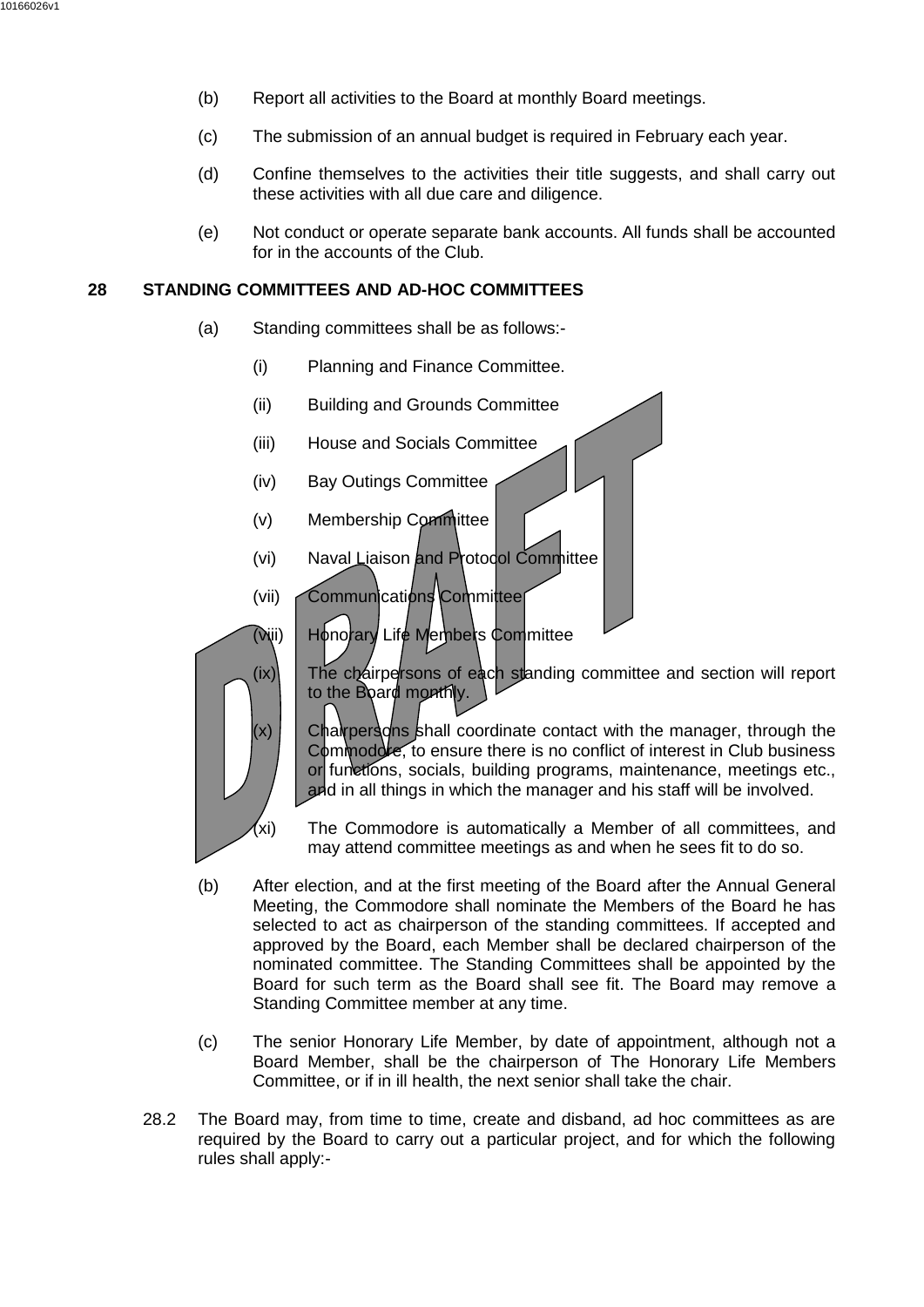- (a) Not all Members of standing committees, or ad hoc committees, need be Board Members. It is desirable that a good proportion of these committee Members be recruited from the rank and file of Club Members, and subject to Board approval, committees may recruit Members to serve on these committees.
- (b) Chairpersons of ad hoc committees, or delegates or representatives chosen for a particular task or occasion, need not be Board Members, but will report to the Board as and when required. Chairpersons and delegates will prepare, when relevant, reports for publication by way of electronic or other means of communication in use at the time, on matters of particular interest to Members.

The Board shall have published by way of electronic or other communication channels in use at the time, a detailed list of the standing committees and ad hoc committees, with the names of their respective chairpersons, and Club delegates, together with other relevant information for the benefit of Members.

#### <span id="page-30-0"></span>**29 DUTIES OF OFFICERS**

The Board shall create By-Laws setting out the duties and responsibilities of Flag Officers.

#### <span id="page-30-1"></span>**30 COMPANY SEAL**

The Board shall provide for the safe custody of the Club seal, which shall only be used by the authority of the Board, or of a sub-committee of Members of the Board, authorised by the Board on their behalf, and every instrument to which the seal is affixed shall be signed by a Member of the Board, and shall be dountersigned by the secretary, or by a second Member of the Board, or by some other person directed by the Board for that purpose, and a minute shall be kept.

# <span id="page-30-2"></span>**31 BURGEE, FLAGS, AND BADGES**

The Club Burgee, Flags, and Badge, shall be as detailed here under:

- (a)  $\int$  The Club Burgee shall be a triangular pennant, sky blue in colour, bearing a five [5] point white star in the centre of the body of the pennant.
- (b) The Commodore's flag shall be a rectangular flag, sky blue in colour, bearing a five [5] point white star in the centre, and swallow - tailed.
- (c) The Vice Commodore's flag shall be the same as the Commodore's flag but with a single white ball in the upper canton.
- (d) The Rear Commodore's flag shall be the same as the Commodore's flag but with two [2] white balls in horizontal line in the upper canton.
- (e) The Past Commodore's flag shall be the same as the Commodore's flag but without the swallow tail.
- (f) The Past Commodore/Honorary Life Member's flag shall be the same as the Past Commodore's Flag, but with gold laurel leaves in the upper canton.
- (g) The Honorary Life Member's Pennant shall be the same as the Club Pennant, but with gold laurel wreath in the upper canton.
- (h) Members shall fly the Club pennant as in [a].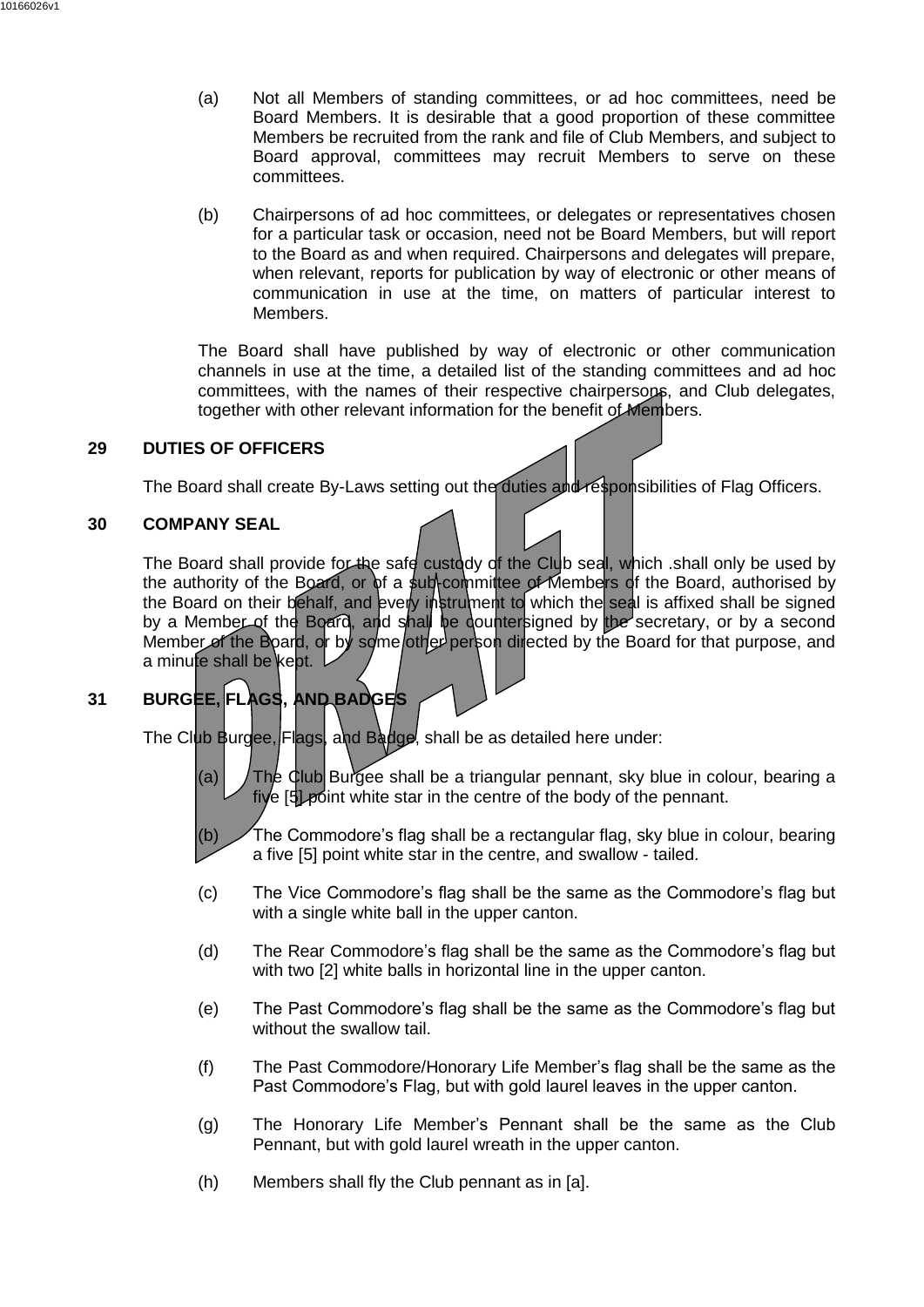- (i) The Club Badge [Insignia], shall have a ground colour of maroon, on which is superimposed the monogrammed letters LSC in royal blue above two anchors, surmounted by the Club Burgee and trimmed with laurel wreath of gold.
- (j) The Club Tie Pin or Lapel Badge shall be a miniature of the Club Burgee.

# <span id="page-31-0"></span>32 **CLUB DRESS AND EPAULETTES**

Club dress shall consist of five [5] uniforms. Women may substitute a skirt of the same colour for trousers/shorts. For official functions the required dress will be advised by way of electronic or other communication channels in use at the time, with the relevant number for winter or summer, as follows:

- (a) The Club winter uniform shall consist of navy blue reefer Jacket with gold Buttons, and the Club Badge [Insignia] shall be affixed to the breast pocket. This Jacket may be worn with:-
	- (i) No 1 Dress Grey trousers, black belt, white shirt, dark navy or Club tie, black socks with black shoes.
	- (ii) No 2 Dress White trousers, white belt, white shirt, dark navy or Club tie, white socks with white shoes.
- (b) The Club summer uniform shall consist of white short sleeved open necked shirt, with epaulettes or Club badge on each shoulder, worn with:-
	- $(i)$  No 3 Dress White trousers, white belt, white socks with white shoes.
	- (ii)  $\bigcup$  No4 Dress  $\bigcup$  White shorts, white belt, long white hose, white shoes.
- (c) The Club white topped Cap and Badge, shall be worn with all the above as the occasion requires. With the summer uniform, Flag Officers and all others, shall wear naval type epaulettes, defaced with the Club badge.
- (d)  $\int$  The Club Mess Undress This is the Club's Formal Evening Dress, and shall consist of white long sleeve cut away Mess Jacket, with Club gold buttons and gold chain across front at waist, and with epaulettes or Club Badge on each shoulder, worn with:
	- (i) No 5 Dress White long sleeved Dress Shirt with pleated bib, worn with black Cummerbund over black Trousers, plus black Bow Tie and black hose with black Shoes.
- (e) Epaulettes shall be worn on each shoulder as follows:
	- (i) Commodore 4 of 10 mm bands of gold braid.
	- (ii) Vice Commodore 3 of 10 mm bands of gold braid.
	- (iii) Rear Commodore 2 of 10 mm bands of gold braid separated by one of 6 mm gold.
	- (iv) Past Commodore 1 of 25 mm band of gold braid with 10 mm gold circle divorced.
	- (v) Secretary and Treasurer 3 of 10 mm gold bands separated by 2 of 6 mm white bands.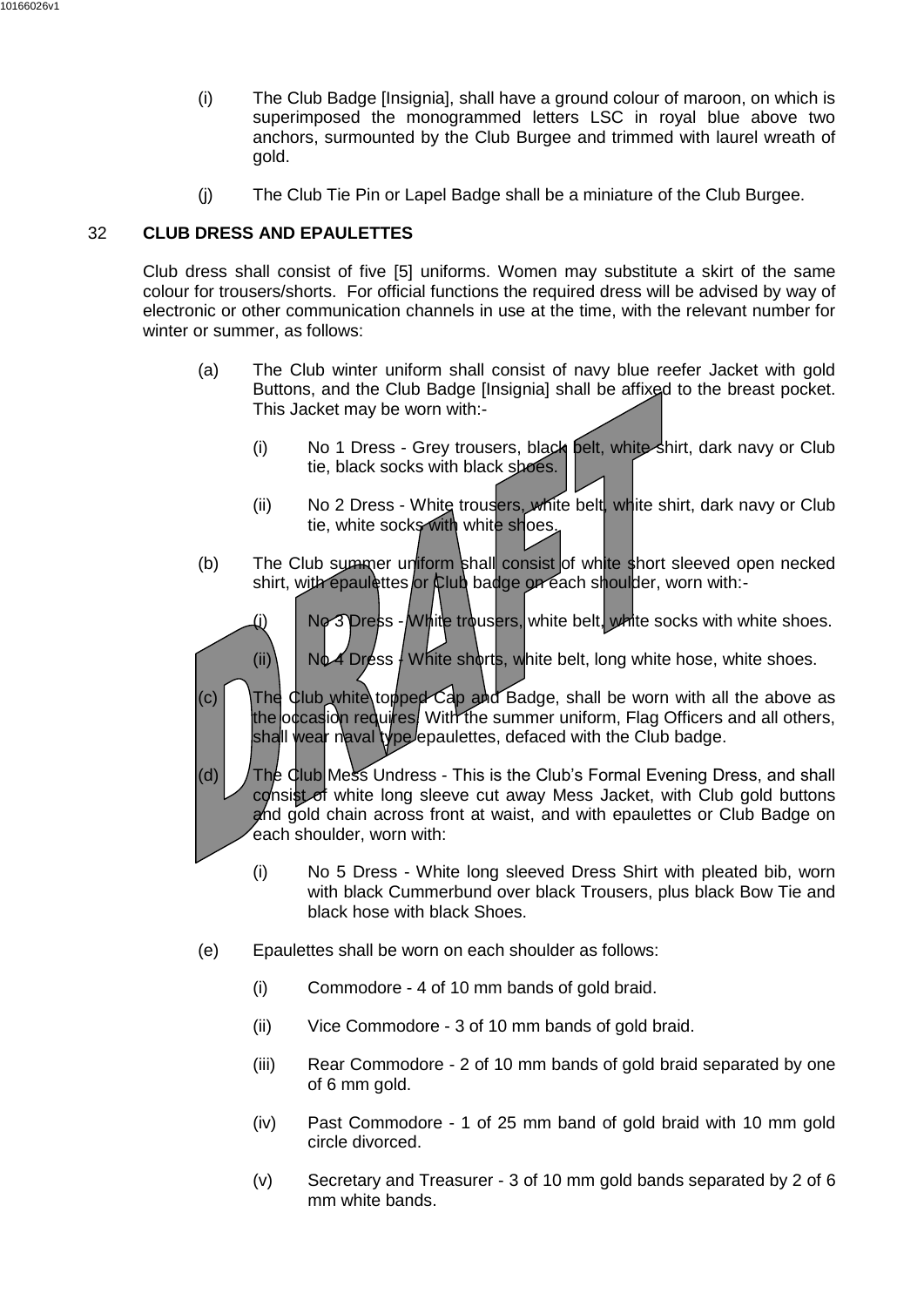- (vi) Board Members -1 of 10 mm gold band above 1 of 6 mm white band.
- (vii) Fishing Committee Chairperson 1 of 10 mm gold band above 1 of 6 mm green band.
- (viii) Game Fish Committee Chairperson 1 of 10 mm gold band above 1 of 6 mm blue band.
- (ix) Sailing Committee Chairperson 1 of 10 mm gold band above 1 of 6 mm red band.
- (x) Honorary Life Member 1 of gold laurel wreath.

Note: An Honorary Life Member who also holds a rank in the Club, either permanently, [e.g. Vice Commodore etc.] shall be entitled to wear the "Gold Laurel wreath" at the top of the epaulette above the symbol of rank. An example being "Past Commodore" whose epaulette would be - 1 of 25 mm band of gold braid with 10 mm gold circle divorced and gold laurel wreath above."

(xi) Member [incl. Member for Life] - Cub minimizature badges to Shoulders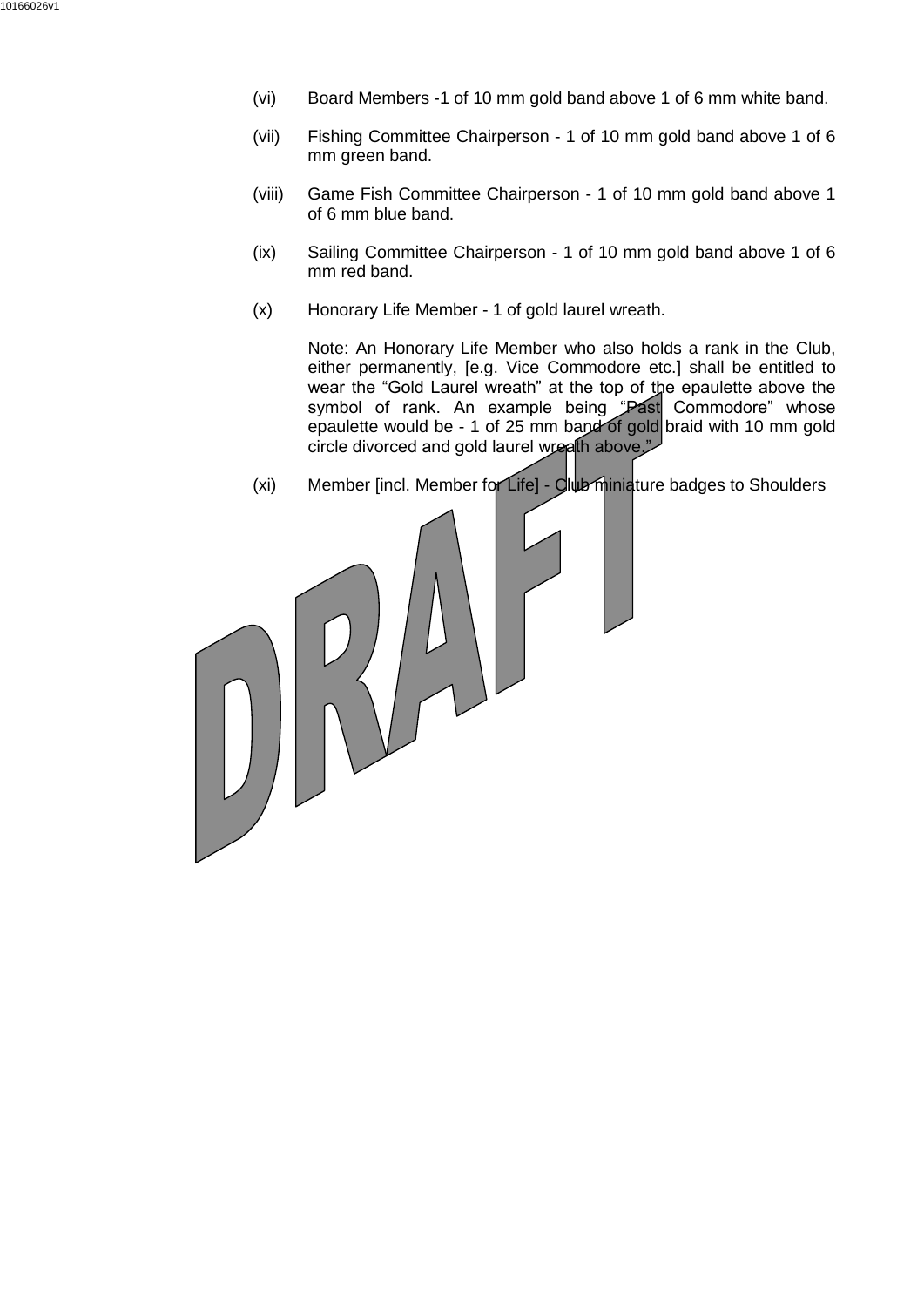## **SCHEDULE 1**

# LITTLE SHIP CLUB QUEENSLAND SQUADRON

# FORM OF PROXY

<span id="page-33-0"></span>Number ………………… Date ………………… Secretary…………………

I, the undersigned, being a financial Member of the Little Ship Club (Queensland Squadron), hereby appoint:  $\overline{\phantom{0}}$ 

| <b>FELLOW MEMBER:</b>                                                                             |
|---------------------------------------------------------------------------------------------------|
|                                                                                                   |
| Or failing that person, the Chairman of the Meeting, as my Proxy to vote for me, on my behalf, at |
| the *Annual General Meeting, or *Special/General Meeting of the Little Ship Club (Queensland      |
|                                                                                                   |
| This proxy is to be used, in favour of the resolution, * against the resolution,                  |
| *at my proxy's discretion.                                                                        |
| day of<br>20                                                                                      |
| Signature                                                                                         |
| Print name                                                                                        |
| *Otalization to del algo accepto part in particular la                                            |

\*Strike out whichever is not applicable.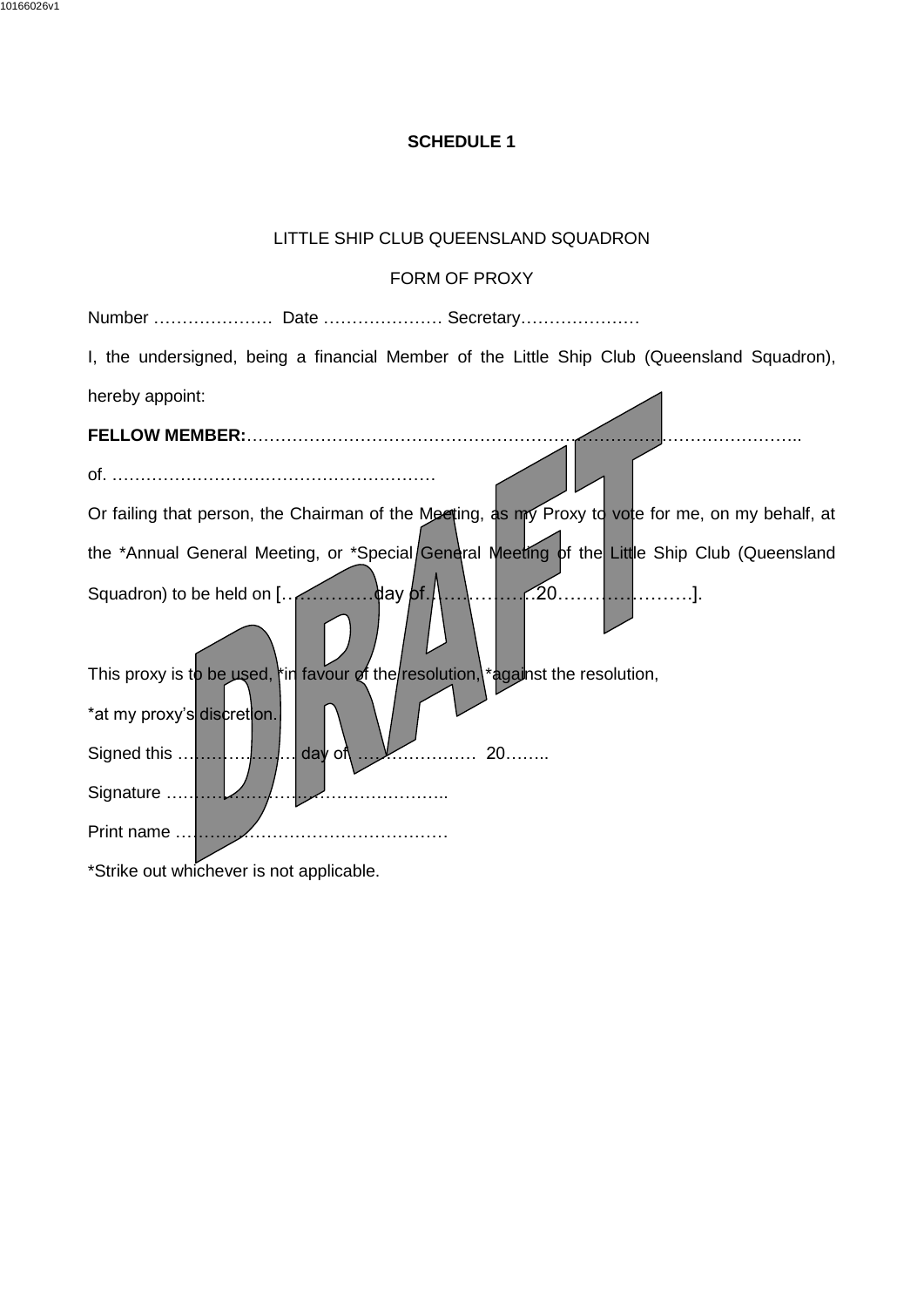#### **SCHEDULE 2**

#### **STANDING COMMITTEES**

- <span id="page-34-0"></span>(a) Planning and Finance Committee.
	- (i) To study the monthly balance sheets, accounts payable, profit and loss statement, and to advise the Board of any trends, any anomalies in trading, in gaming returns, in purchases or expenses, anything in fact which should be brought to the attention of the Board. To ensure the Club's investments are secure, and trading and net profit is in line with annual expectation, and to budget, or if not, investigate ways and means to rectify the problem.
	- (ii) To work with the Secretary / Treasurer and the Manager in the preparation of the annual budget, and to coordinate with the Chairmen of Committees, in the preparation of Budgets for the Club and the committees, and to assist in their presentation, for consideration and approval, to the Board at the February meeting.
	- (iii) To be responsible for the planning, and financial research, of all projects and capital expenditure brought forward by the Board. To ensure all planning has the necessary local government council and state government approvals, where necessary, and to report to the Board monthly on the status of such projects, as and when they occur, in coordination with the Building Cornmittee.

(iv)  $\Box$  To undertake any other matters as the Board may require, and report regularly to Members by way of electronic or other means of communication channels in use at the time.

 $(b)$  Building and Grounds Committee

 $(i)$  In coordination with the manager, to be responsible for the maintenance and repair of the Club's buildings, facilities and grounds, at the One Mile clubhouse. Ensure the lawns and shrubbery are kept in pristine condition as conditions allow.

- (ii) Where applicable, to detail equipment and materials required, skilled labour required, apply relevant costings, and submit a fully detailed report and budget to the Board.
- (iii) To be responsible for the supervision and completion of capital works, to ensure projects are completed on budget and on time in coordination with Planning and Finance Committee.
- (iv) Report to the Board on any matter of maintenance, building, or works, which is of concern to the committee. Report monthly by way of electronic or other communication channels in use at the time, to keep Members abreast of developments.
- (v) To arrange working bees as required.
- (vi) To ensure the safe operation of the Club pontoons and their maintenance.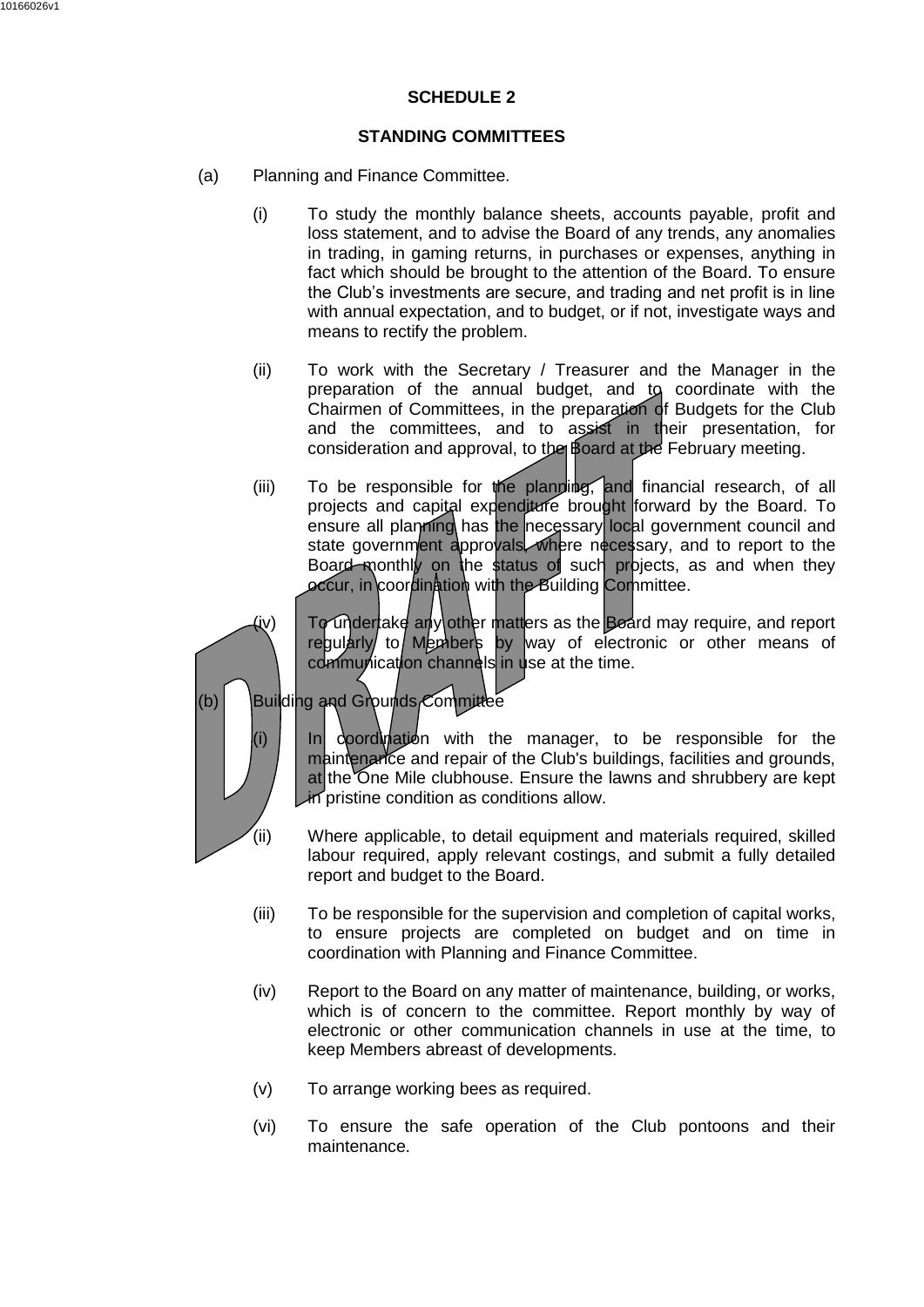- (c) House and Socials Committee
	- (i) To research and prepare an annual calendar of appropriate functions, entertainments, and social gatherings for the enjoyment of Club Members, and present it to the Board at the February Board meeting for approval.
	- (ii) To oversee, and be responsible for pre-function organisation and communication to Members, and assist the manager in the presentation of such functions, to ensure they are carried through efficiently, to anticipation, and to budget
	- (iii) To observe and report on any requirement, or anything untoward at the clubhouse, in coordination with the manager.
	- (iv) Advise on equipment and furnishings at the clubhouse and BBQ in coordination with the manager.
	- $(v)$  Report monthly on activities to the Board, and report monthly to the Members by way of electronic or other means of communication in use at the time, together with advertising for future functions and entertainments.
- $(d)$  Bay Outings Committee
	- (i) To research and prepare an annual calendar of appropriate bay and aquatic events, including the Club's annual events for which trophies are awarded, together with inter-club events, for approval at the February Board meeting, and report to the Board on activities each mbnth.

 $I$ (ii)  $\Box$  To ensure such events are run in the appropriate manner, with safe and adequate supervision for all craft, Members and quests, for the enjoyment of those participating.

(iii)  $\Box$  To be responsible for the image, and promotion of the Club, in Moreton Bay and South East Queensland.

- (iv) To promote safe boating and environmental practices within the Club and to its Members.
- (v) To ensure records and reports on the Club's log events, races, and pertinent events, are filed, and published monthly by way of electronic or other means of communication channels in use at the time.
- (e) Membership Committee
	- (i) To research and enquire into all applications for Membership, to prepare a report on each applicant for presentation to the Board at the first reading of applications, at each Board meeting.
	- (ii) To research all matters pertaining to Membership, Membership numbers, Member expectations etc., and report to the Board.
	- (iii) To actively seek to recruit new Members by any practical means.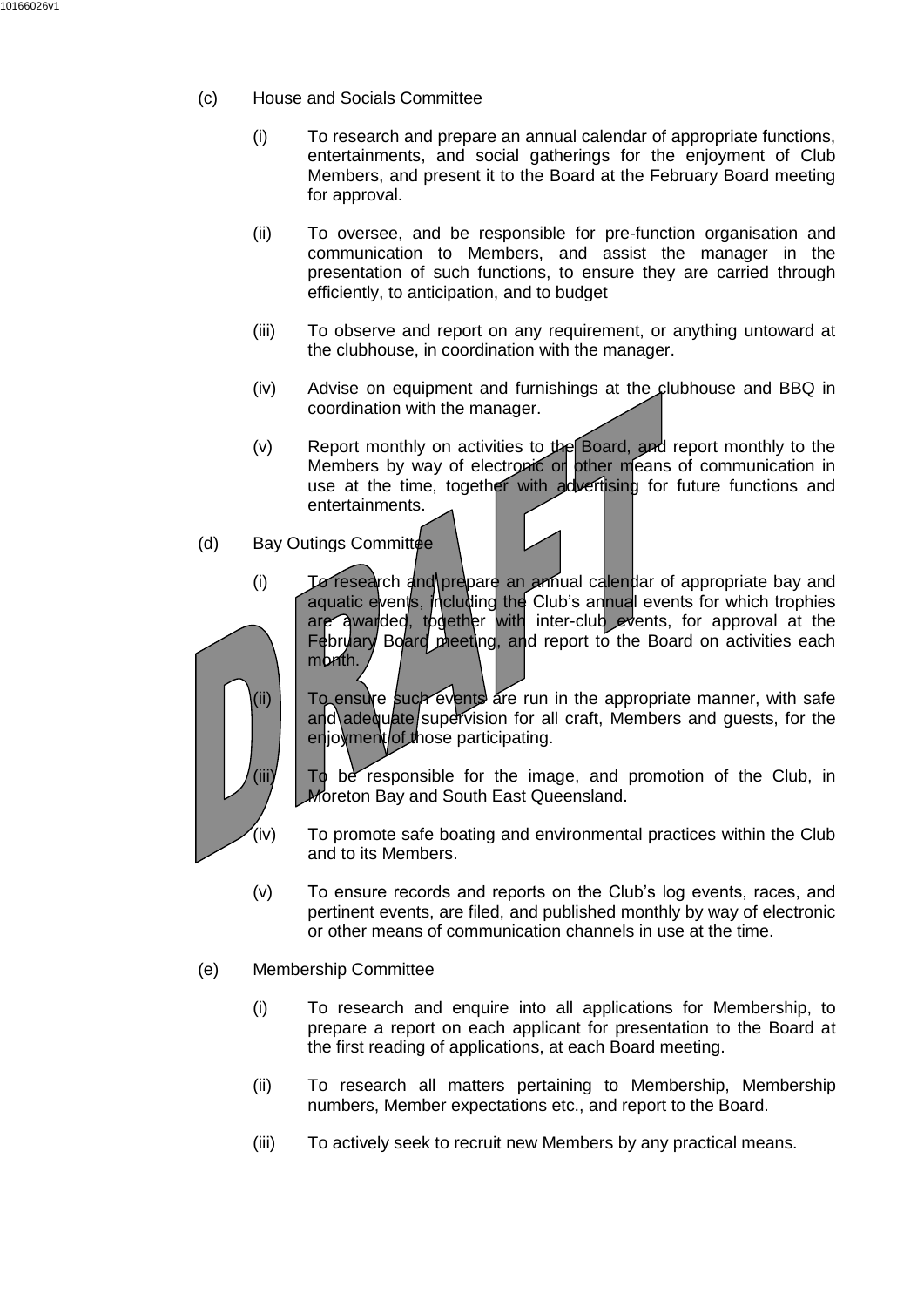- (iv) To publish new Members' names and the names of their vessels by way of electronic or other communication channels in use at the time, and place the same list on the Club Notice Board.
- (f) Naval Liaison and Protocol Committee
	- (i) To keep the Board and the Club in constant contact with the Royal Australian Navy in South East Queensland, and in particular with the Patron of the Club. To advise the Board and the Members, by way of electronic or other communication channels in use at the time, of such events and movements of the Navy, as is appropriate for the information of the Club.
	- (ii) To coordinate with the Navy in all aspects of Club activities, especially where the Navy, and our Patron, have an honoured and special place in our annual sail past, and our Commodore's "At Home".
	- (iii) The chairperson shall act as protocol officer of the Club, ensuring correct practices and standards are maintained.
- (g) Communications Committee
	- (i) To ensure committees, officers and delegates apply themselves to preparing reports and articles on time for the Members, by way of electronic or other communication channels in use at the time.



(ii)  $\Box$  To research and publish such articles and papers, with permission, which will be of interest to Members, and maintain the quality of such articles and the journal itself.

 $(iii)$  To arrange such advertising as is available, and actively pursue new advertisers

(h) | Honorary Life Members Committee

 $(i)$   $\Box$  To receive from the Secretary any properly prepared nomination and resume of a Member proposed for Honorary Life Membership, and then to convene a meeting of all Honorary Life Members to evaluate and comment on the proposal/s. This evaluation and comment will be passed to the Secretary who will present it to the next scheduled Board meeting.

(ii) Shall be prepared, when requested, to assist the Board in whatever way they can be of service to the Board, and the Club.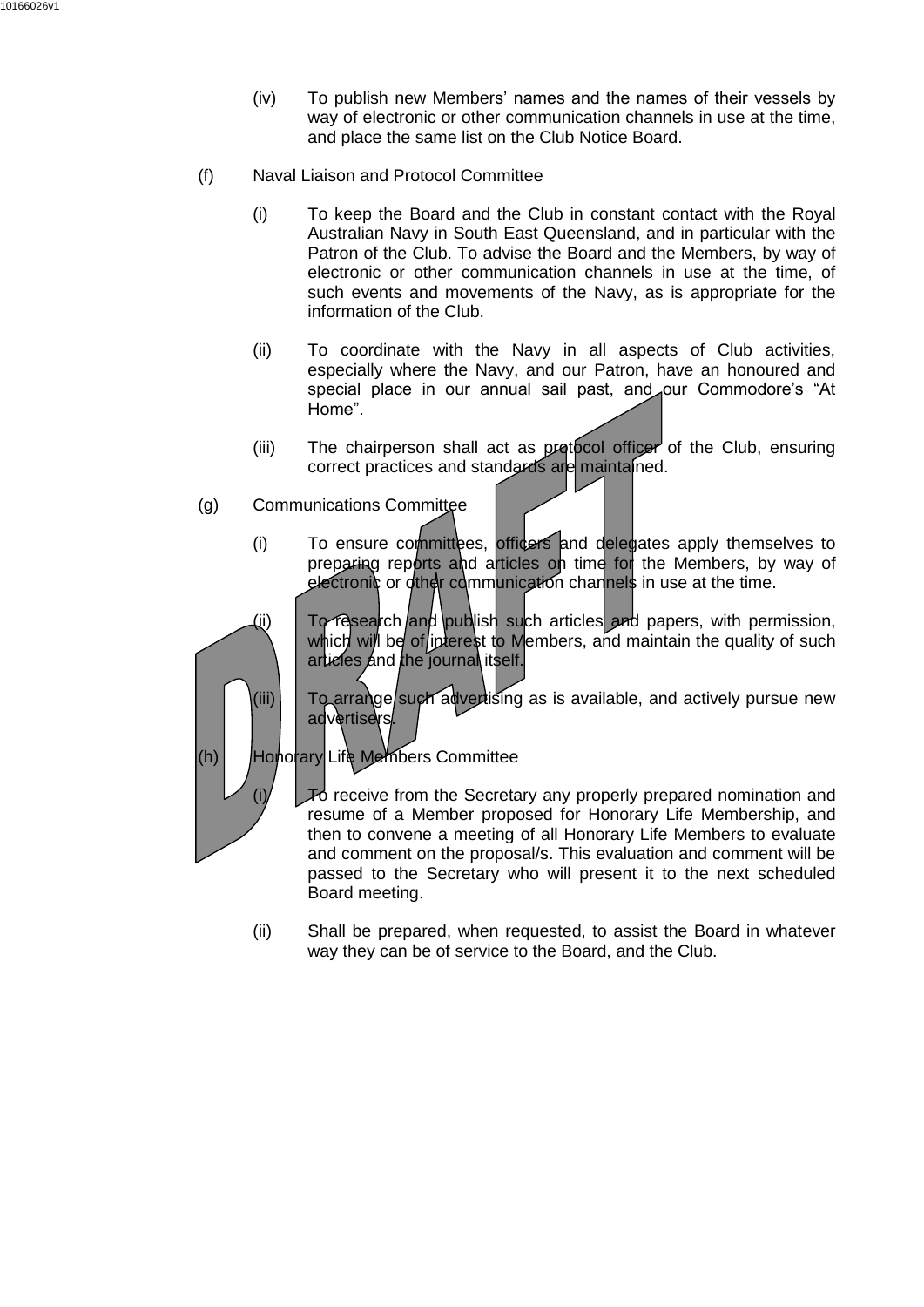# **SCHEDULE 3**

#### **RESERVE POWERS OF MEMBERS**

- <span id="page-37-0"></span>(a) Borrow monies in excess of two months of annualised trading of the Club;
- (b) Acquire assets greater than \$100,000 not in the ordinary course of business;
- (c) Dispose of assets greater than \$20,000 not in the ordinary course of business;
- (d) Increase the Club's overdraft facility to a figure greater than two months of annualised trading;
- (e) Enter into new leases; and
- (f) Invest in other businesses other than the business of the Club.